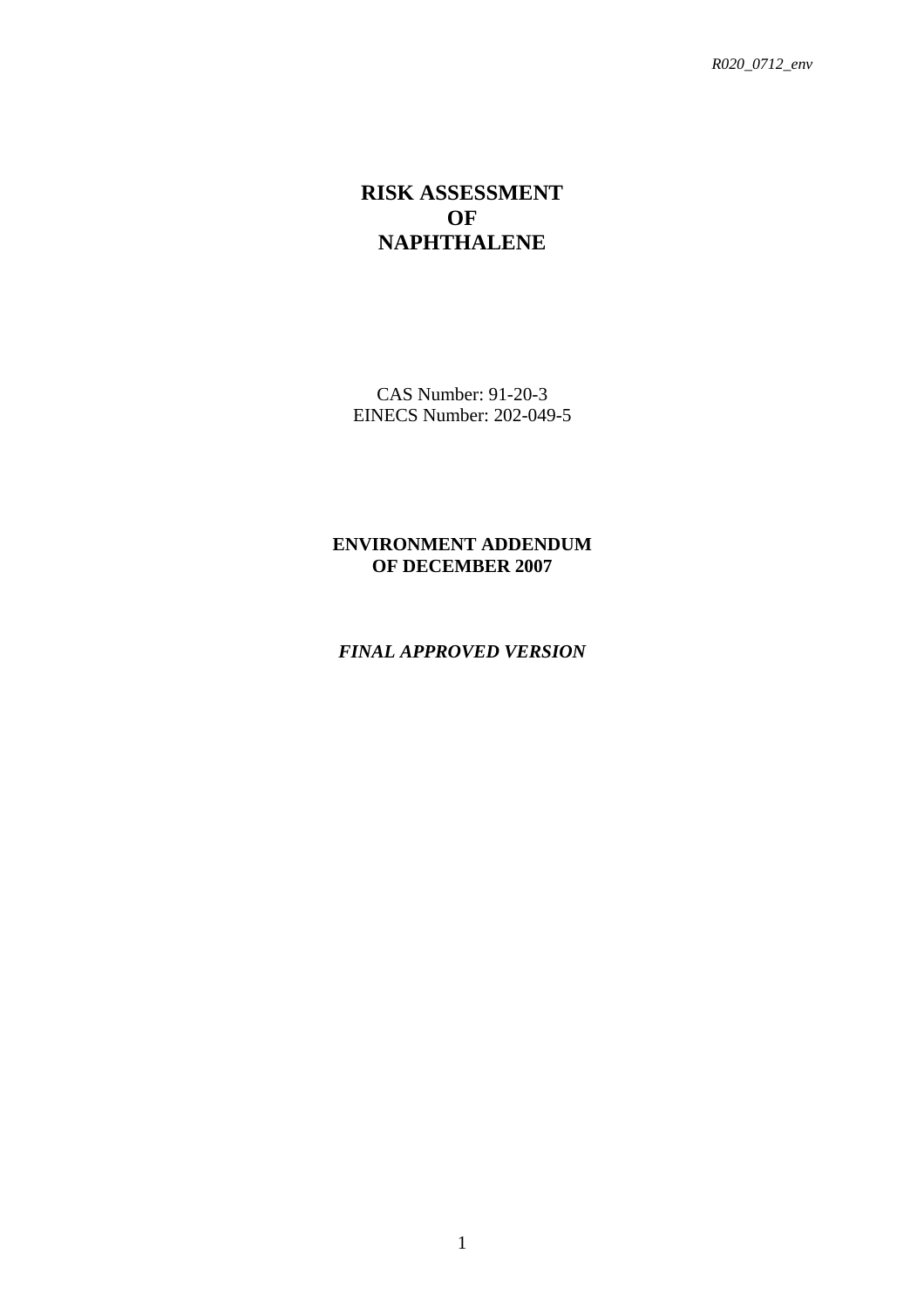#### **Introduction**

An environmental risk assessment of naphthalene produced in accordance with Council Regulation (EEC) 793/93 was published in 2003 (EC, 2003). This identified a risk to the environment from use in the manufacture of grinding wheels based on site-specific information from one plant. Further information was also required to refine the indirect human exposure assessment for this scenario. Information from another plant using naphthalene in the manufacture of grinding wheels indicated that there should be no adverse effects arising from its use at that location.

An initial environment risk reduction strategy was developed in 2000 (RPA, 2000). A human health risk reduction strategy for naphthalene has also recently been developed (RPA, 2007). During this work it became apparent that there are several more sites within the EU manufacturing grinding wheels using naphthalene. As a result, and to complement the human health risk reduction strategy, further information on emissions of naphthalene from use in grinding wheels has been obtained.

This updated report considers the consequences of these new data for the conclusions drawn in the original risk assessment. In addition a PBT assessment has been performed for completeness (based on an earlier document that was circulated to the TC NES in 2002). No other scenarios have been reviewed, and the published risk assessment should be consulted for additional information.

#### **Rapporteur: United Kingdom**

| Contact (environment): | <b>Environment Agency</b>                  |
|------------------------|--------------------------------------------|
|                        | <b>Chemicals Assessment Unit</b>           |
|                        | Red Kite House, Howbery Park, Wallingford, |
|                        | Oxfordshire, OX10 8BD                      |
|                        | Fax: $+44$ 1491 828 556                    |
|                        | E-mail: ukesreny@environment-agency.gov.uk |

The scientific work on the environmental sections was carried out by the Building Research Establishment Ltd (BRE) under contract to the rapporteur.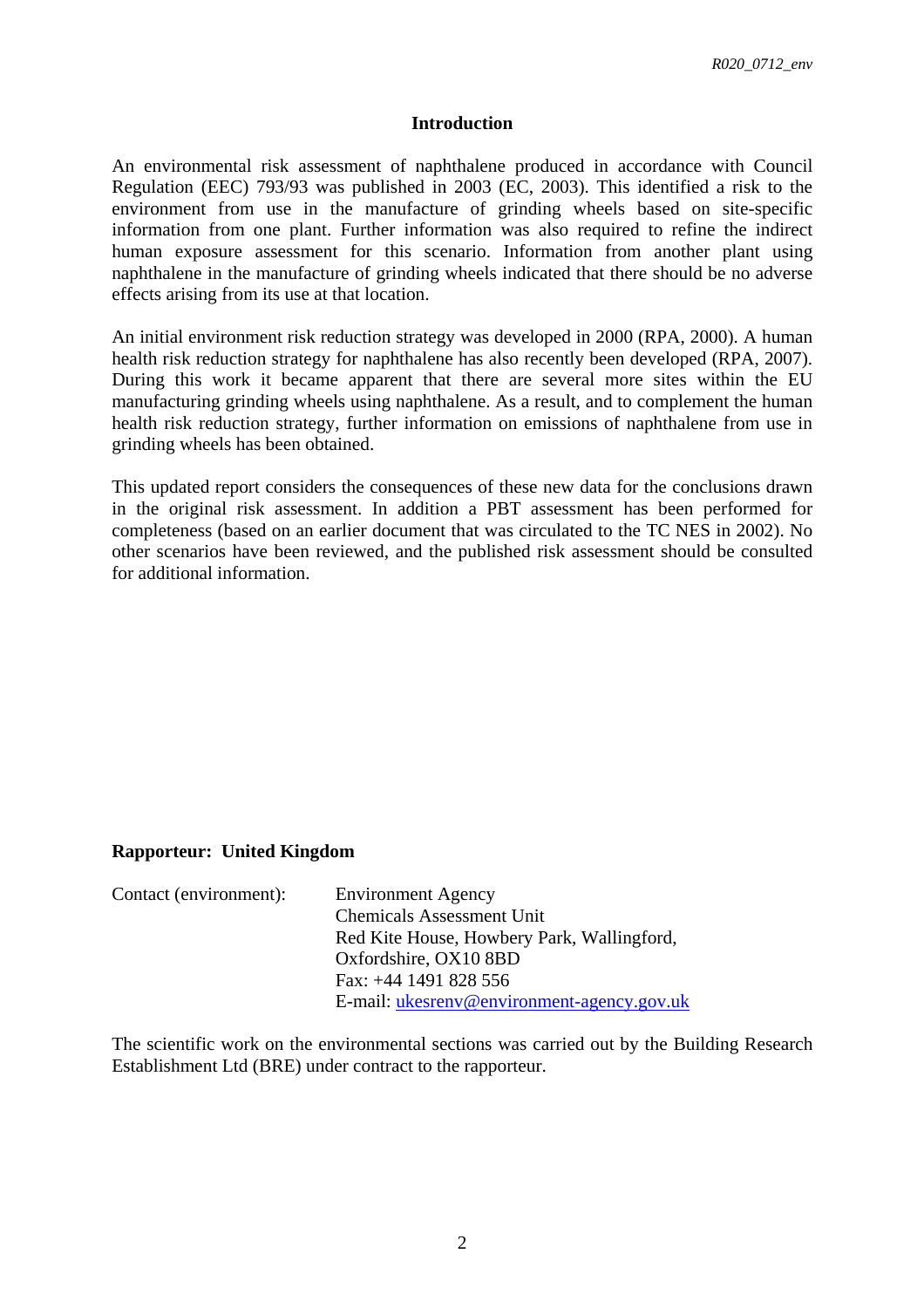# <span id="page-2-0"></span>**0 OVERALL RESULTS OF THE RISK ASSESSMENT**

### **ENVIRONMENT**

Based on updated information, it is expected that the risk for all environmental protection goals from the use of naphthalene in the manufacture of grinding wheels is now low.

No risk characterisation for the marine environment has been carried out for this use pattern since industry has not identified any sites that are located at the coast.

#### Result

**Conclusion (ii)** There is at present no need for further information and/or testing and for risk reduction measures beyond those which are being applied already.

#### **PBT assessment**

Naphthalene meets the screening criteria for P and vP but does not meet the criteria for B, vB or T. Therefore naphthalene is not a PBT or vPvB substance.

#### Result

**Conclusion (ii)** There is at present no need for further information and/or testing and for risk reduction measures beyond those which are being applied already.

#### **HUMAN HEALTH**

#### HUMANS EXPOSED INDIRECTLY VIA THE ENVIRONMENT

#### *Haemolytic anaemia*

Exposure in the locality of grinding wheel plants is estimated to be up to  $1.4 \times 10^{-3}$  mg/kg/day. It is not possible to quantitatively assess the risks for haemolytic anaemia, because of the absence of information on the NOAEL and dose-response characteristics for this endpoint in humans. However, given the low level of exposure for this local scenario, the risk to human health is not considered to be of concern.

#### Result

**Conclusion (ii)** There is at present no need for further information and/or testing and for risk reduction measures beyond those which are being applied already.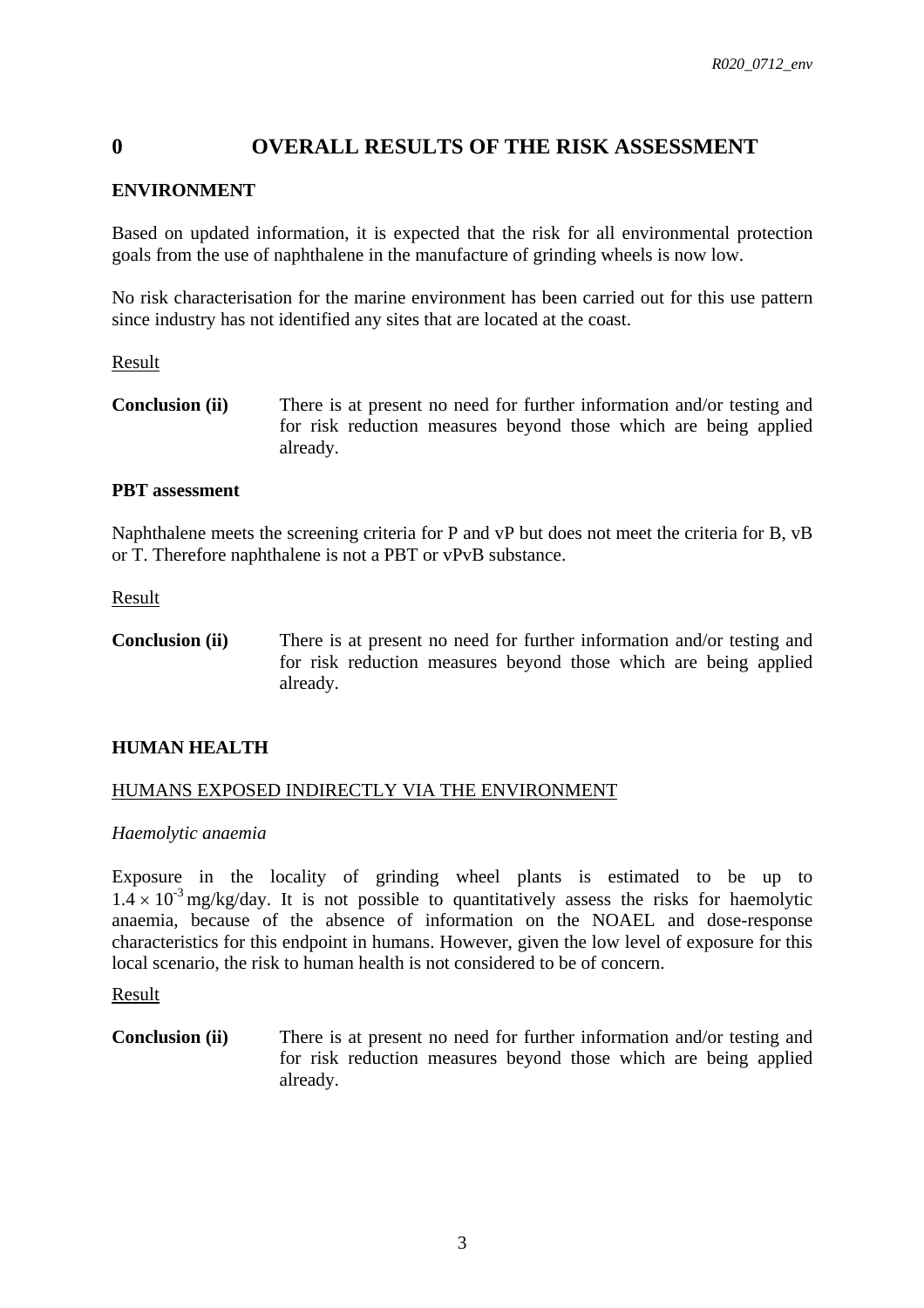## *Repeated inhalation toxicity and carcinogenicity*

The airborne levels of naphthalene in the locality of grinding wheel plants are estimated to be up to 3.9  $\mu$ g/m<sup>3</sup>. This is three orders of magnitude lower than the LOAEL for local respiratory effects in rats of  $5 \text{ mg/m}^3$ . Therefore there is no cause for concern for human health from this exposure.

## Result

**Conclusion (ii)** There is at present no need for further information and/or testing and for risk reduction measures beyond those which are being applied already.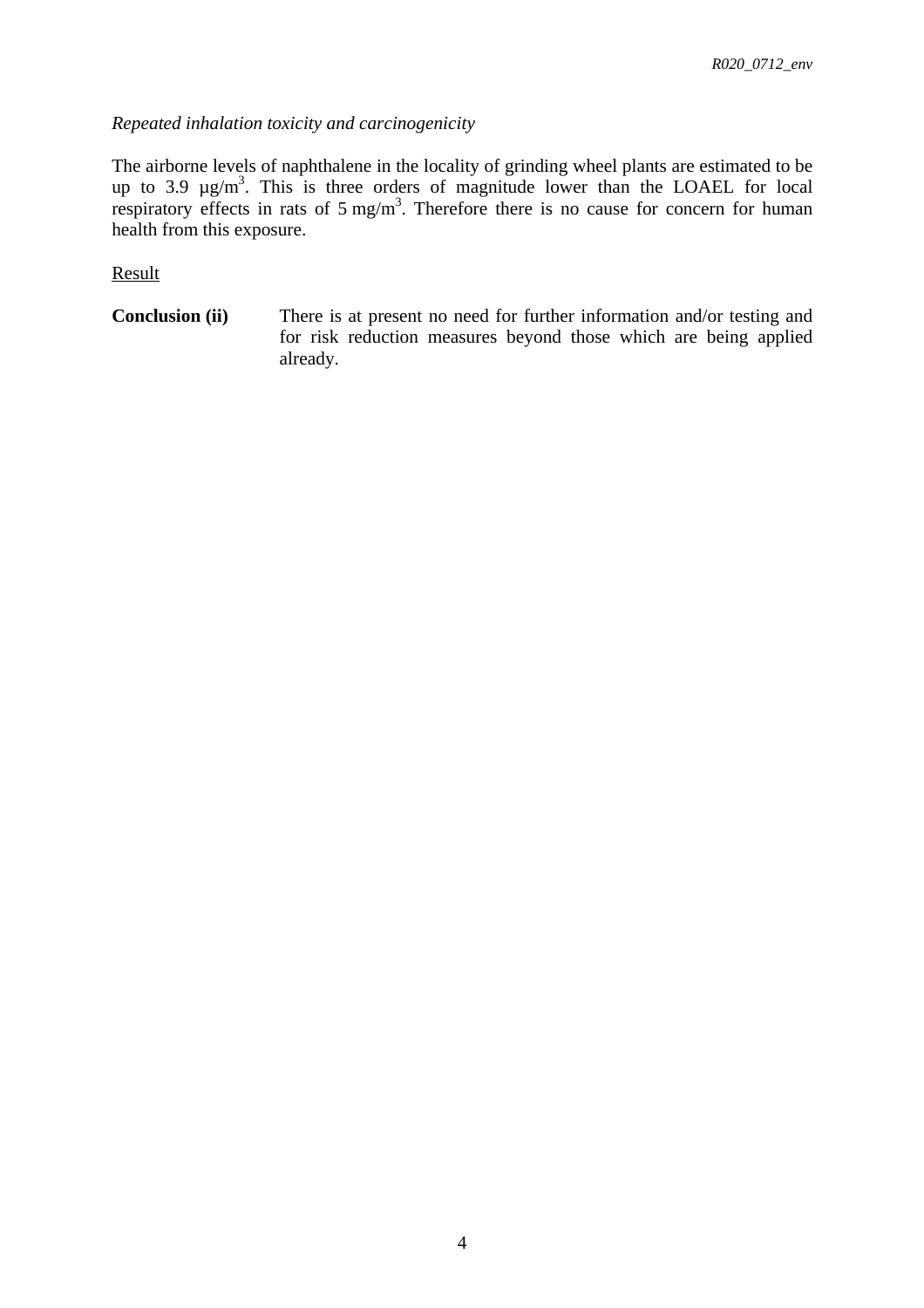# **CONTENTS**

| $\bf{0}$                |       |                                                            |    |
|-------------------------|-------|------------------------------------------------------------|----|
| $\mathbf{1}$            |       |                                                            |    |
| $\overline{2}$          |       | USE OF NAPHTHALENE IN THE MANUFACTURE OF GRINDING WHEELS 7 |    |
| 2.1                     |       | <b>BACKGROUND TO UPDATED RISK ASSESSMENT</b>               | 7  |
|                         |       |                                                            |    |
| 2.2                     |       | USE IN THE MANUFACTURE OF GRINDING WHEELS                  | 7  |
|                         | 2.2.1 |                                                            |    |
|                         | 2.2.2 |                                                            |    |
|                         | 2.2.3 |                                                            |    |
|                         | 2.2.4 |                                                            |    |
|                         | 2.2.5 |                                                            |    |
|                         | 2.2.6 |                                                            |    |
|                         | 2.2.7 |                                                            |    |
| $3^{\circ}$<br>3.1      |       | RISK CHARACTERISATION FOR THE MARINE ENVIRONMENT           | 17 |
| 3.2                     |       | PBT ASSESSMENT                                             | 18 |
|                         | 3.2.1 |                                                            |    |
|                         | 3.2.2 |                                                            |    |
|                         | 3.2.3 |                                                            |    |
|                         | 3.2.4 |                                                            |    |
| $\overline{\mathbf{4}}$ |       | SUMMARY OF OVERALL CHANGES TO THE CONCLUSIONS FOR          |    |
| 4.1                     |       | <b>ENVIRONMENTAL ASSESSMENT FOR GRINDING WHEELS</b>        | 20 |
| 4.2                     |       | PBT ASSESSMENT                                             | 20 |
| 4.3                     |       | HUMANS EXPOSED INDIRECTLY VIA THE ENVIRONMENT              | 20 |
| 5                       |       | <b>REFERENCES</b>                                          | 22 |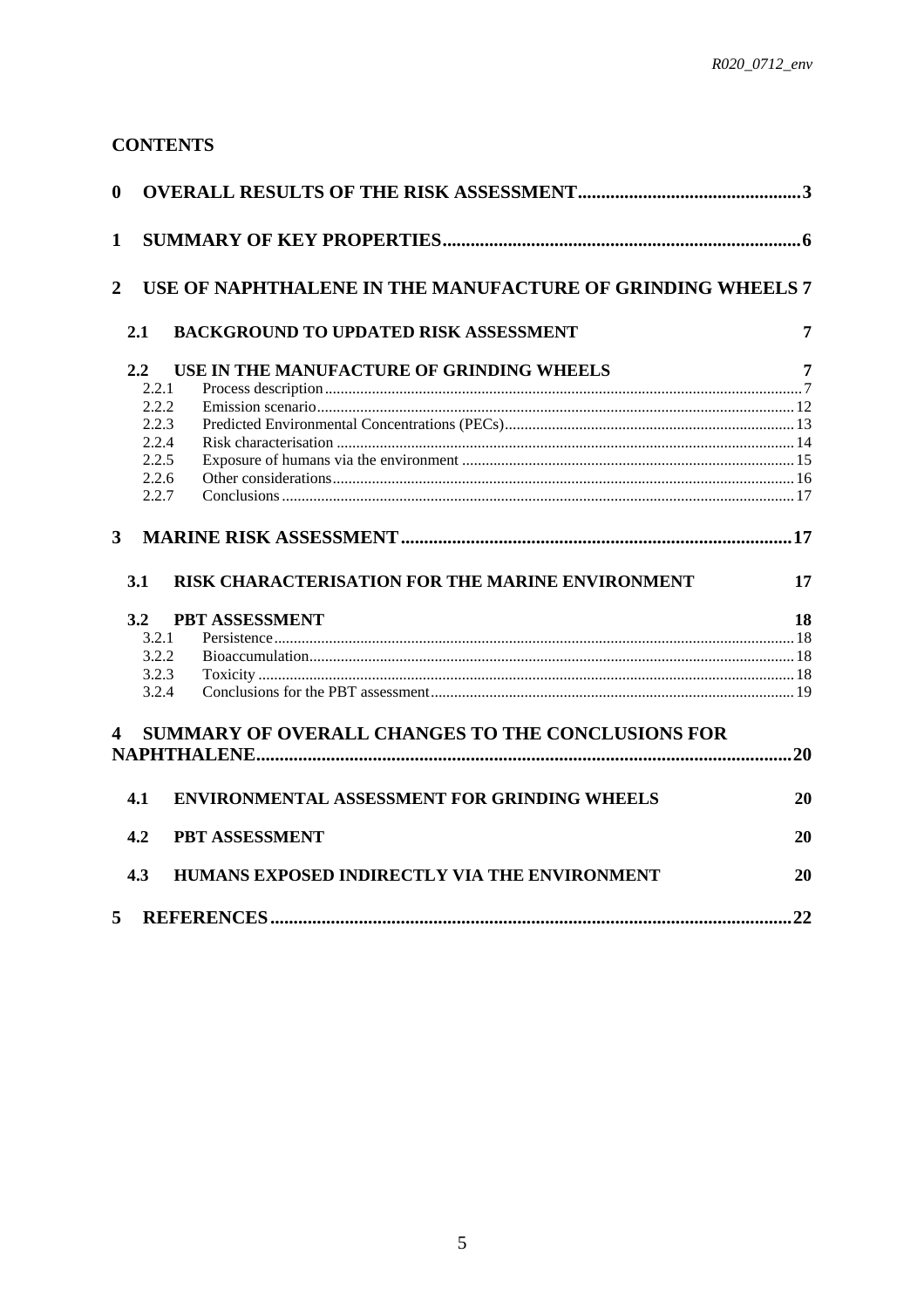# <span id="page-5-0"></span>**1 SUMMARY OF KEY PROPERTIES**

The key properties used in the published naphthalene risk assessment (EC, 2003) are summarised in [Table 1.](#page-5-1) More recently, an assessment of coal-tar pitch, high temperature (CTPHT) has been carried out under the ESR programme (ECB, 2007). Naphthalene is a component of CTPHT, and the latter assessment uses slightly different property values<sup>1</sup> than were used in EC (2003). These are given in [Table 1](#page-5-1) for comparison.

| Property                  |                                               | Value used in original risk<br>assessment report (EC, 2003)                | Value used in CTPHT risk<br>assessment report <sup>2</sup> (ECB, 2007)      |  |
|---------------------------|-----------------------------------------------|----------------------------------------------------------------------------|-----------------------------------------------------------------------------|--|
| Molecular weight          |                                               | 128.2 g/mole                                                               | 128.2 g/mole                                                                |  |
| Melting point             |                                               | 80°C                                                                       | $81^{\circ}$ C                                                              |  |
| Boiling point             |                                               | 218°C                                                                      | 218°C                                                                       |  |
| Vapour pressure (at 25°C) |                                               | 10.5 Pa                                                                    | 11.2 Pa                                                                     |  |
| Water solubility          |                                               | $0.03$ g/l                                                                 | $0.0319$ g/l                                                                |  |
|                           | Octanol-water partition coefficient (log Kow) | 3.70                                                                       | 3.34                                                                        |  |
|                           | Organic carbon-water partition coefficient    | 1.25×103 l/kg                                                              | $1.35\times10^{3}$ l/kg                                                     |  |
| hydroxyl radicals         | Rate constant for reaction with atmospheric   | $2.4\times10^{-11}$ cm <sup>3</sup> molecule <sup>-1</sup> s <sup>-1</sup> | $2.16\times10^{-11}$ cm <sup>3</sup> molecule <sup>-1</sup> s <sup>-1</sup> |  |
| Biodegradation            | Surface water                                 | $4.62\times10^{-3}$ day-1                                                  | $0.098$ day <sup>-1</sup>                                                   |  |
| rate constants            |                                               | $(half-life = 150 days)$                                                   | $(half-life = 7 days)$                                                      |  |
|                           | <b>Bulk soil</b>                              | $2.31\times10^{-3}$ day-1                                                  | $9.8 \times 10^{-3}$ day-1                                                  |  |
|                           |                                               | $(half-life = 300 days)$                                                   | (half-life = 70 days)                                                       |  |
|                           | <b>Bulk sediment</b>                          | $2.31\times10^{-4}$ day-1                                                  | $3.0\times10^{-3}$ day-1                                                    |  |
|                           |                                               | $(half-life = 3,000 days)$                                                 | $(half-life = 230 days)$                                                    |  |
|                           | Assumed biodegradation classification         | Inherently biodegradable                                                   | Not clear                                                                   |  |
|                           | Predicted removal during waste water          | 27.4% to air                                                               | 38.7% to air                                                                |  |
| treatment plant           |                                               | 11.2% to sludge                                                            | 12.6% to sludge                                                             |  |
|                           |                                               | 26.6% degraded                                                             | 1.5% degraded                                                               |  |
|                           |                                               | 34.8% to waste water                                                       | 47.2% to waste water                                                        |  |
| <b>BCF</b> in fish        |                                               | 427                                                                        | Not clear (reliable values in the range<br>300-1,000 l/kg are given)        |  |

<span id="page-5-1"></span>**Table 1 a** Summary of key physico-chemical, fate and behaviour properties for naphthalene

 $\overline{a}$ 

<sup>&</sup>lt;sup>1</sup> CTPHT contains several polycyclic aromatic hydrocarbons (PAHs). To carry out a risk assessment, a selfconsistent set of properties were chosen for the PAHs and this resulted in some differences in the values used for naphthalene compared with those used in EC (2003). The respective risk assessment reports should be consulted for further details.

<sup>&</sup>lt;sup>2</sup> Although the CTPHT assessment is still a draft, the key properties used in the assessment have been agreed by the TC NES.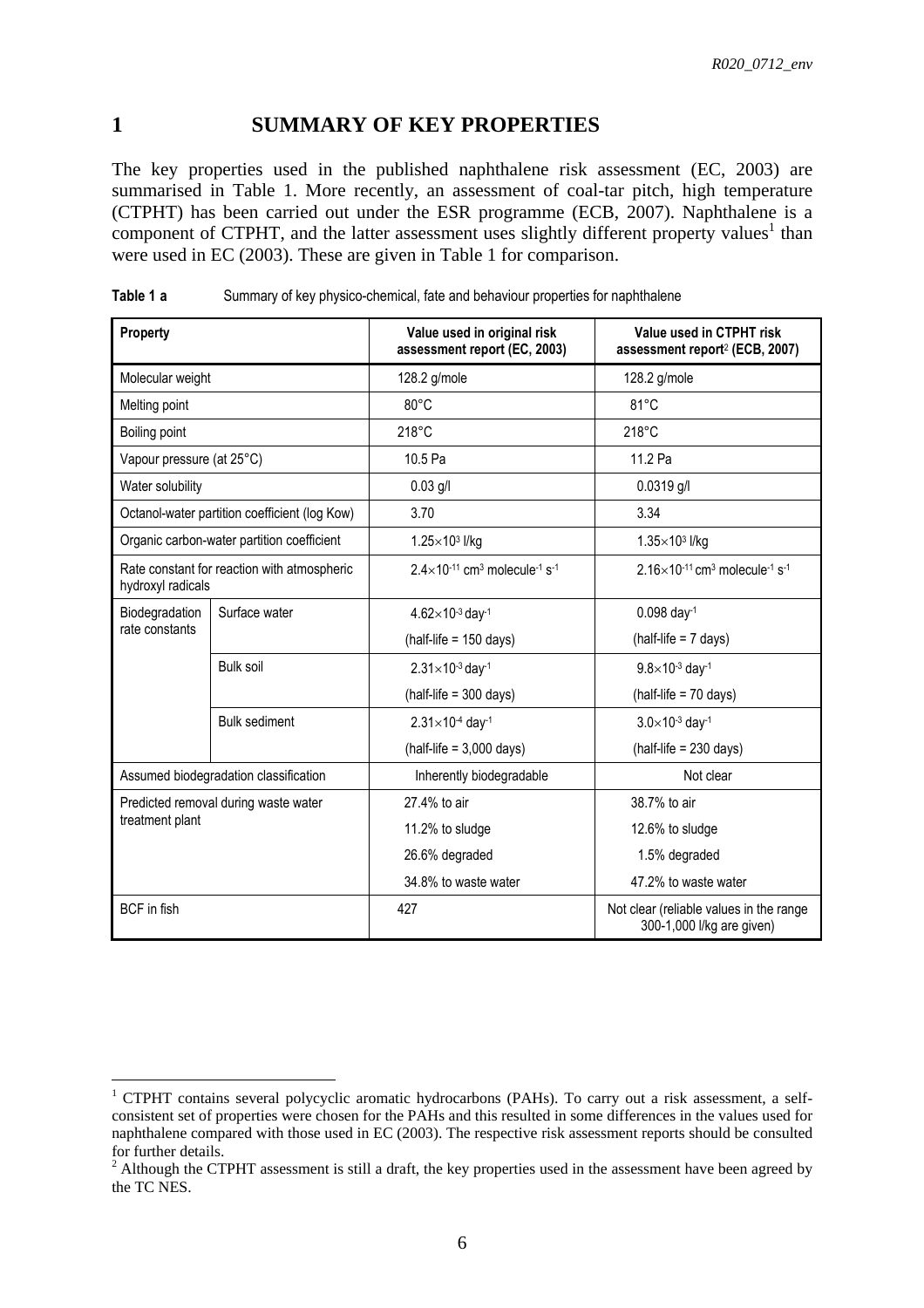| Property                              | Value used in original risk<br>assessment report (EC, 2003) | Value used in CTPHT risk<br>assessment report (ECB, 2007) |  |
|---------------------------------------|-------------------------------------------------------------|-----------------------------------------------------------|--|
| PNEC for fresh water                  | $2.4 \mu g/l$                                               | $2.0 \mu g/l$                                             |  |
| PNEC for freshwater sediment          | 67.2 µg/kg wet weight                                       | 2,900 µg/kg dry weight                                    |  |
|                                       |                                                             | (~630 µg/kg wet weight)                                   |  |
| PNEC for marine water                 | Not derived                                                 | $2.0 \mu g/l$                                             |  |
| PNEC for marine sediment              | Not derived                                                 | 290 µg/kg dry weight                                      |  |
|                                       |                                                             | $(\sim 63 \mu g/kg$ wet weight)                           |  |
| PNEC for waste water treatment plants | $2.9$ mg/l                                                  | Not derived                                               |  |
| PNEC for soil                         | 53.3 µg/kg wet weight                                       | 1,000 µg/kg dry weight                                    |  |
|                                       |                                                             | $(\sim$ 880 µg/kg wet weight)                             |  |
| PNEC for secondary poisoning          | Not derived                                                 | Not derived                                               |  |

#### **Table 1 b** Summary of Predicted No Effect Concentrations (PNECs) for naphthalene

Both sets of values will be used in the exposure assessment and risk characterisation to examine whether the differences have any consequences for the assessment.

# <span id="page-6-0"></span>**2 USE OF NAPHTHALENE IN THE MANUFACTURE OF GRINDING WHEELS**

### <span id="page-6-1"></span>**2.1 BACKGROUND TO UPDATED RISK ASSESSMENT**

The original risk assessment identified a risk from the manufacture of grinding wheels based on information received from one site within the UK. Emission reduction measures have since been put in place at that site (RPA, 2000). Since the original process was based on old technology, it is necessary to revisit the emission scenario assumed in EC (2003).

#### <span id="page-6-2"></span>**2.2 USE IN THE MANUFACTURE OF GRINDING WHEELS**

*This Section revises Section 3.1.1.5 of EC (2003).* 

#### <span id="page-6-3"></span>**2.2.1 Process description**

Further information on the process used in the manufacture of abrasive materials, including grinding wheels, has become available. In particular a BREF document on the ceramics manufacturing industry has been published (EC, 2007) and a further survey of grinding wheel manufacturers in the EU has been undertaken (Federation for European Producers of Abrasives (FEPA), 2007). The relevant information is summarised below.

There are three basic forms of abrasives (Rue, 1991):

- Grits (loose, granular or powdered particles);
- Bonded materials (e.g. grinding wheels); and
- Coated materials (where the particles are applied as a coating to paper, plastic, cloth or metals).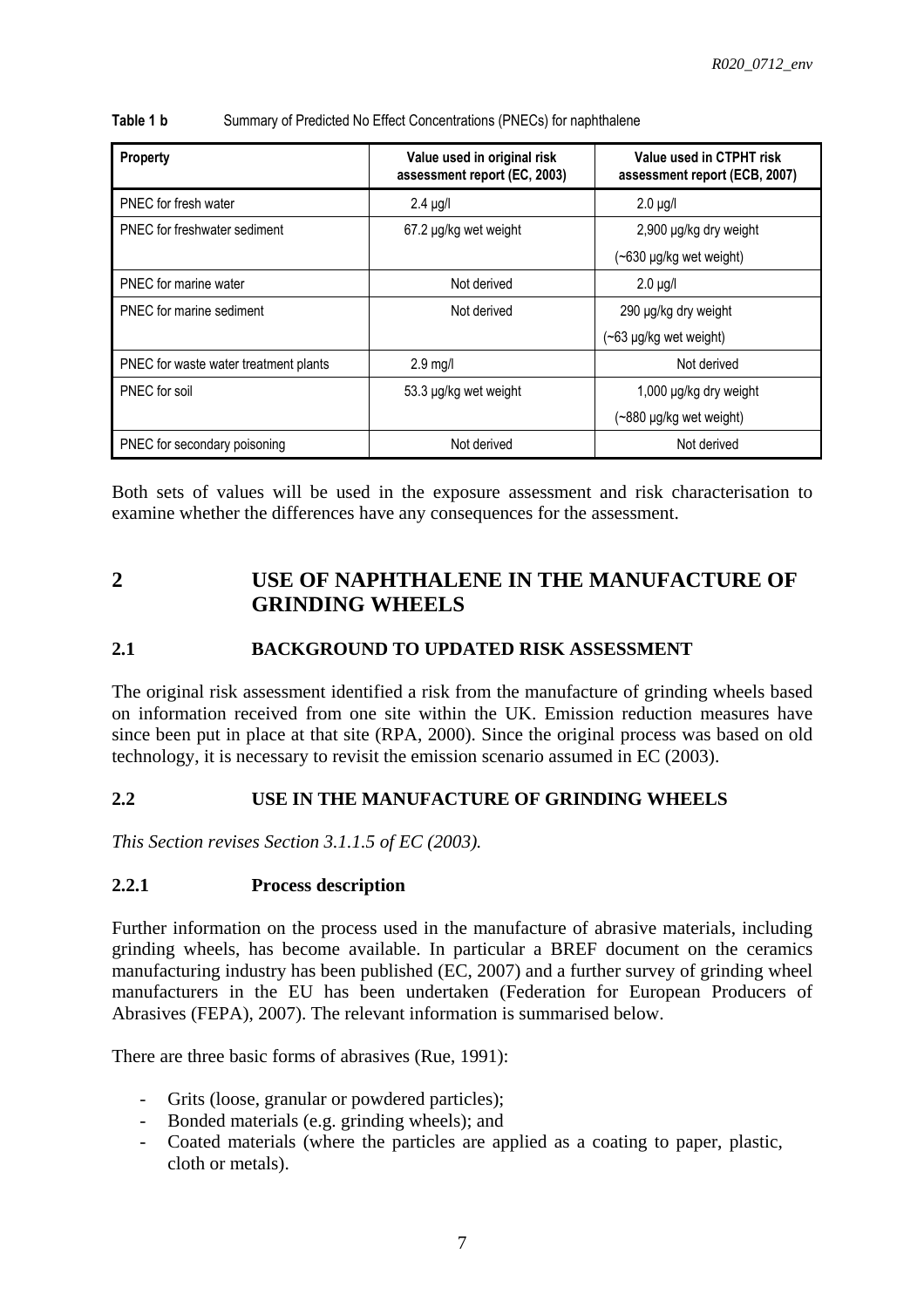Naphthalene is used in the manufacture of inorganic-bonded materials, in particular grinding wheels. Grinding wheels are the most important bonded abrasive products produced, but other shapes (e.g. segments, cylinders, blocks and honing stones) are also manufactured (Rue, 1991).

Two main types of bonding agents are used in the manufacture of bonded abrasives. These are vitreous (inorganic) bonding agents (glass or ceramic, e.g. feldspar, silicates, quartz, frits, kaolin, clay or nepheline) or resins (usually phenolic resin). Other types of bonding agents such as rubber, shellac, sodium silicate, magnesium oxychloride or metal are sometimes used for specialist applications (Rue, 1991). Naphthalene is only used in the manufacture of inorganic-bonded abrasives (FEPA, 2007).

Typical abrasive materials (grit) used for inorganic-bonded abrasives include fused alumina (aluminium oxide), synthetic corundum and black and green silicon carbide (EC, 2007). Cubic boron nitride or diamond are also used. The materials are pre-screened to a uniform grit size before use.

As well as the grit and bonding agent, auxiliary substances are also used in the manufacturing process to enable the required characteristics and shapes to be achieved (EC, 2007). These are added to the abrasive product during the manufacturing process but do not form part of the final product. For example, temporary binding agents (e.g. water-soluble glues, wax emulsions, converted starch, polyoxyethylene preparations, lignosulphonates, converted ureaformaldehyde condensation products and synthetic resins) are added to maintain the correct shape of the material prior to firing or curing. Naphthalene is used as an auxiliary substance, and acts as a pore-forming agent. It is mixed with the other constituents of the abrasive and evaporates/sublimes during the drying and/or firing process.

The overall process used for the manufacture of inorganic-bonded abrasives is outlined in [Figure 1](#page-8-0) (based on EC (2007), RPA (2000), Rue (1991) and Kopf (1996)). In the process a weighed quantity of abrasive grain is first wetted with a low viscosity liquid pick-up agent (usually water or a glue solution for inorganic-bonded materials). The amount of liquid added is usually around 1-3% by weight of the grit. A weighed quantity of the bonding material and other additives (fillers) is then mixed with the wetted grain by tumbling until each grit particle is coated. The required weight of the now free-flowing mixture is then added to a mould and pressed to a pre-determined bulk density. Inorganic-bonded wheels are usually cold-pressed (i.e. pressed at room temperature for 1-2 minutes at pressures of 2,000 to 5,000 psi (~14 to ~35 MPa)). Following pressing, the wheels are dried (in chamber driers or vacuum driers) at temperatures of between 50-150°C for several hours (up to 45 hours may be needed in some cases to ensure crack-free drying). During this period the naphthalene present in the wheel is volatilised leaving behind the required pore spaces within the wheel.

The pressed and dried wheels are then heat-treated to fuse the inorganic-bond. Inorganic-bonded materials are fired in continuous tunnel or periodic kilns. The firing temperatures vary but are commonly around 1,250°C (range 850-1,300°C). Firing cycles can take between 40 and 120 hours depending on the size of the wheel.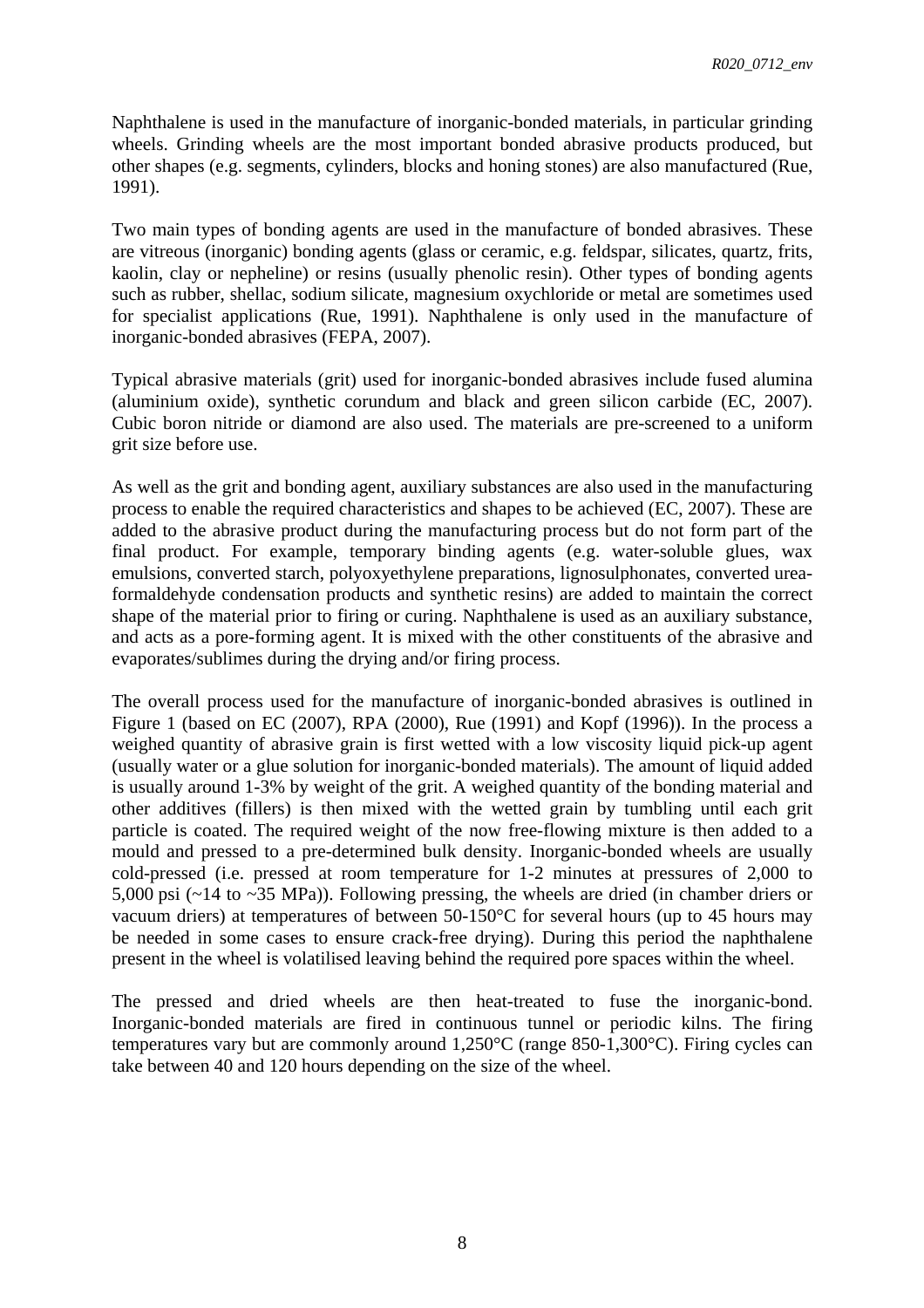### <span id="page-8-0"></span>**Figure 1 Schematic diagram of the inorganic-bonded abrasive manufacturing process**



EC (2007) indicates that total volatile organic compounds (VOCs) in the flue gas from the firing process for inorganic-bonded materials can be reduced from  $>100-150$  mg/m<sup>3</sup> to 5-20 mg/m<sup>3</sup> (daily average values as total carbon) by the use of thermal afterburners. These figures are equivalent to a removal efficiency of around 87%-97% of the total carbon by the thermal afterburners.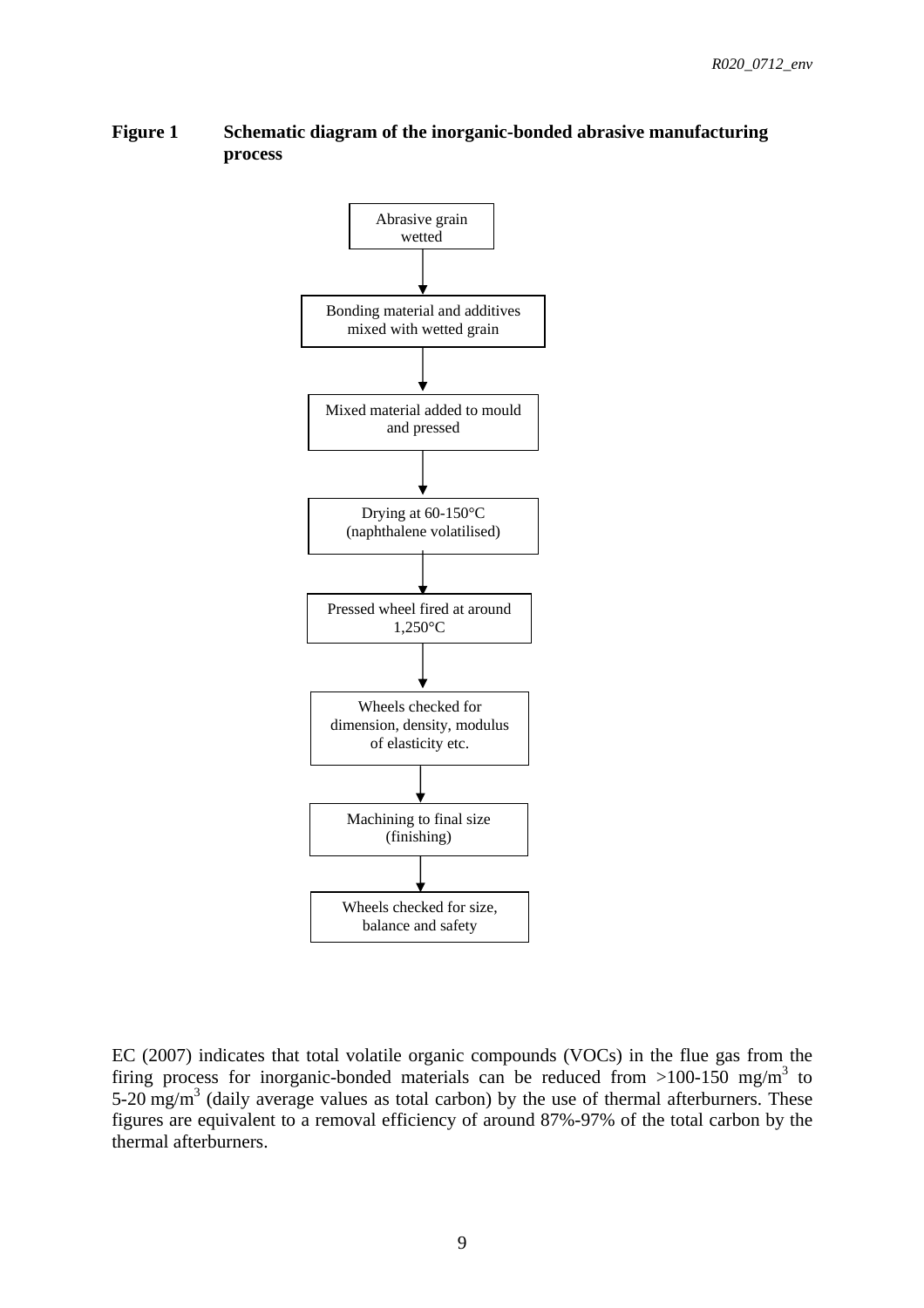After firing, the wheels are checked for proper dimension, density and modulus of elasticity, and sometimes sandblast resistance, to ensure the grade is correct. The wheels are usually pressed slightly oversize and are then finished by machining (using computer-aided lathes or grinding machines) to the final size and customer requirements. After finishing, the wheels are given a final inspection and checked for balance, size and safety (speed testing).

RPA (2000), RPA (2007) and FEPA (2007) give typical compositions of "wet" product (before drying and firing) used for the manufacture of grinding wheels using naphthalene as follows:

| <b>Constituent</b>                        | Percentage of wet product |
|-------------------------------------------|---------------------------|
| Aluminium oxide or silicon carbide (grit) | 30-50%                    |
| Ceramics (bond)                           | 10-30%                    |
| Naphthalene                               | 20-40%                    |

In contrast to this, EC (2007) indicates that the usual ratio of grit to bond material is 9:1 by weight for a vitrified bond abrasive product. EC (2007) also gives usage figures for grit, bonding agents and auxiliary additives at three plants manufacturing inorganic-bonded abrasives in the EU. However, FEPA (2007) have indicated that these figures are not representative for the manufacture of inorganic-bonded abrasives using naphthalene as not all plants use naphthalene as pore-forming agents (it is not stated in EC (2007) whether the figures given are from plants using naphthalene). Therefore the above figures from RPA (2000) and FEPA (2007) are considered to be representative of compositions using naphthalene.

Air emissions from sites using naphthalene in the production of grinding wheels have been of concern historically because of their local nuisance (odour) effect. Consultation with industry carried out by RPA (2000) and FEPA (2007) has indicated that emissions to air from such sites now appear to be well controlled, with most sites having incinerators/afterburners (with and without energy recovery) in place. Incineration at 750-875°C has been found to be sufficient to reduce the emissions to below 1-2 ppm  $(\sim 5{\text -}10 \text{ mg/m}^3)$  from such sites (RPA, 2000). Often the gases extracted from the firing kilns are used to pre-heat the dryers before the waste gases from both processes go to an incinerator.

RPA (2000 and 2007) also reported that although some companies have undertaken recovery of naphthalene from the process, this has now generally been abandoned in favour of incineration for two main reasons:

- i) Naphthalene is explosive above certain concentration limits in air, and recovery must therefore be undertaken carefully.
- ii) Recovery is difficult as the naphthalene used in the process is required to be pure and of a uniform set size. Therefore further processing of any recovered naphthalene would be required before it could be re-used in the manufacture of grinding wheels, and this is not generally cost-effective.

In EC (2003) the information available for one site in the UK was that the naphthalene driven-off during the process was collected over water in a recovery oven. This process had the potential to lead to significant emissions to waste water, and this was the main cause of the risks identified from the process. Further information on the process used at that time is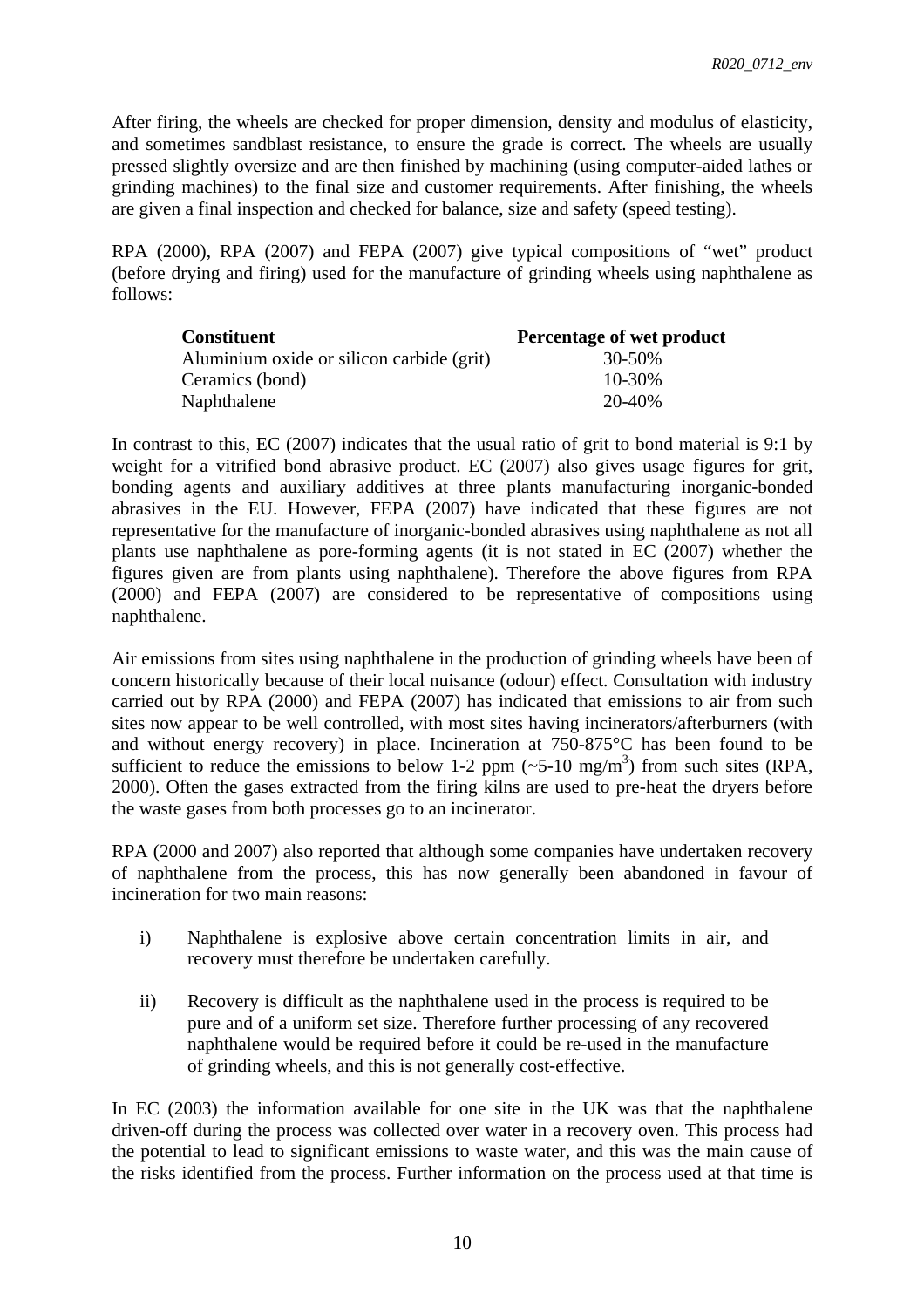now available (RPA, 2007). The process involved removal of naphthalene from the wheels using steam (the (partially) dried wheels were placed inside an oven and steam injected). The naphthalene driven off during the process was carried in the steam and recovered from the subsequent condensate.

According to RPA (2000) risk reduction measures have since been put in place at this site (it is understood that no recovery is now carried out at the site). The naphthalene driven off during the production of grinding wheels is now incinerated or treated by other thermal means, and so has little potential for emission to waste water. The maximum concentration in the treated air from the process is likely to be around  $5\text{-}10 \text{ mg/m}^3$  at the point of discharge.

It is currently unclear if any other sites within the EU carry out recovery of naphthalene. FEPA (2007) has indicated that as far as they are aware, no member company of the Federation for European Producers of Abrasives currently recovers naphthalene by steam recovery. The survey carried out by FEPA (2007) also indicated that, although thermal treatment of exhaust gases from kilns and drying chambers is commonplace, other forms of air treatment, for example biological air cleaners in combination with regenerative re-crystallization chambers, are in use at some plants. The potential for emissions of naphthalene from this type of process is not clear at present and so has not been considered further in the assessment<sup>3</sup>.

EC (2007) indicates that the main source of process waste water is from cleaning of the preparation/mixing units (cleaning of aggregates), the casting units or as grinding water from the finishing process (naphthalene is burnt-off during the firing process, so the fired products (and hence cleaning water from the finishing process) do not contain naphthalene). Dry processes are also used. The main contaminants of the process water are thought to be mineral components. The waste water is only generated intermittently and is sent to waste water cleaning units prior to discharge or disposal. Waste water cleaning units usually consist of sedimentation basins, with flocculation and coagulation agents being used to assist in the removal of minerals from the waste streams. The amount of waste water generated from the cleaning process is <20 tonnes/year for a typical site (FEPA, 2007). FEPA (2007) has tried to obtain further information on the waste water – it is thought that mixers are generally cleaned by a dry cleaning process. In cases where wet cleaning is used, the water is collected in sedimentation tanks and then disposed of by authorised waste disposal companies.

Process waste includes broken wheels which can occur during the shaping and drying. In some cases this can be recycled into new wheels.

Dust emissions can occur during the mixing of the components of grinding wheels. FEPA (2007) indicates that bag filters of different types are typically used in mixing plants. The dust from the mixing plants is exhausted directly at the point of origin and the exhaust is fed either to one central dust separator or to one of several local separators. RPA (2007) indicates that exposure of workers to dust can also occur during cleaning activities (for example routine hand brushing out of residual material from mixers and the tops of mould presses) and from more extensive plant cleaning and workshop activities. RPA (2007) notes that at some plants water hoses are used for washing down to aid dust suppression.

 $\overline{a}$  $3$  There is no further information currently available on the emissions from this process as it is still undergoing development/optimisation (FEPA, 2007).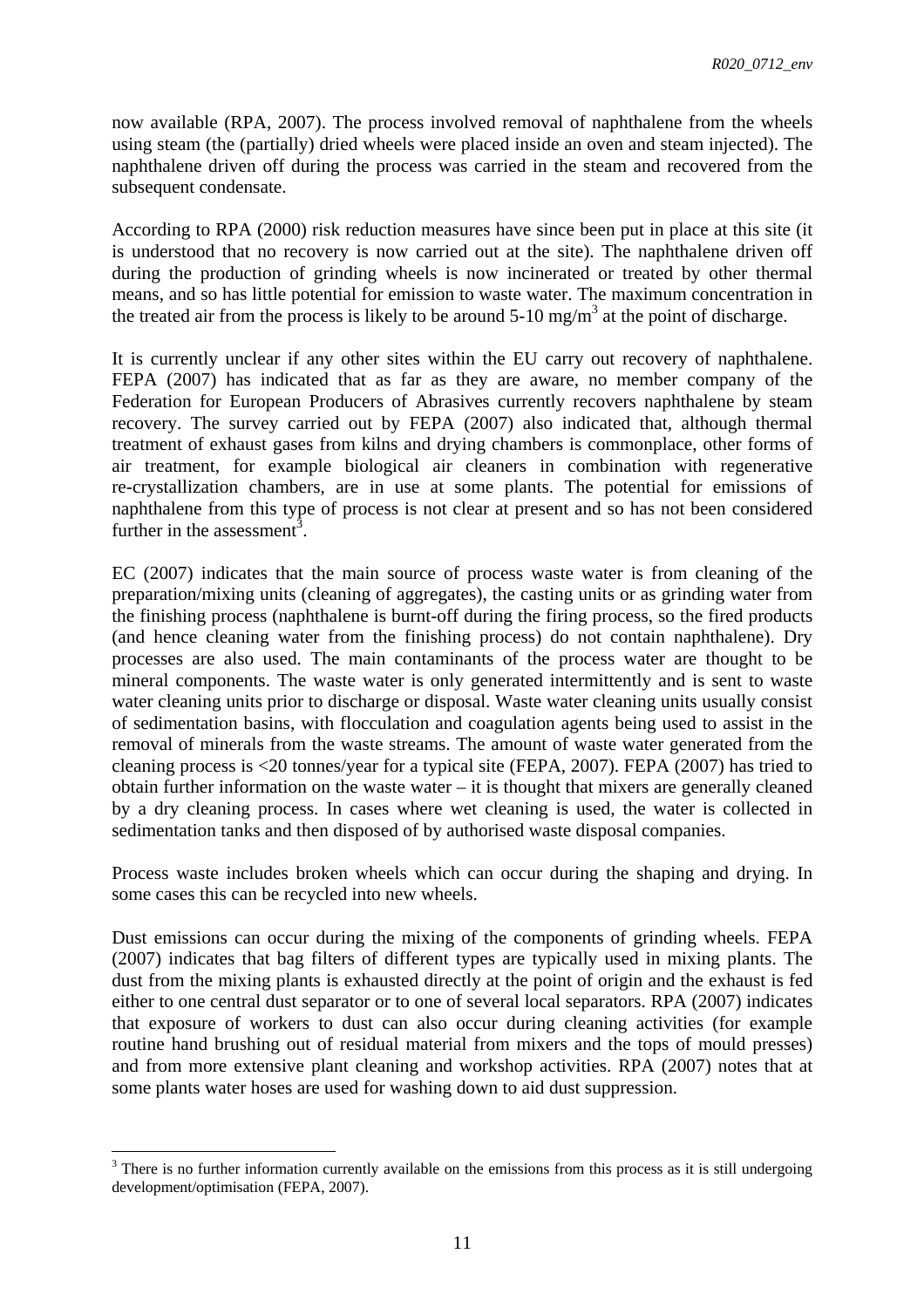### <span id="page-11-0"></span>**2.2.2 Emission scenario**

The exact number of companies and sites producing grinding wheels using naphthalene in the EU is unclear. The best current estimate is that there are now around 15 companies (possibly up to 20-25 sites) within the EU manufacturing grinding wheels using naphthalene (FEPA, 2007; RPA, 2007). It should be noted that the number of companies responding to the RPA (2000 and 2007) and FEPA (2007) surveys was significantly below this number.

EC (2003) gives the amount of naphthalene used in the EU in the manufacture of grinding wheels as around 350 tonnes/year. The current European consumption of naphthalene for this use is understood to be higher than this value<sup>4</sup>, although precise figures are difficult to establish due to confidential relationships between grinding wheel producers and their customers. The increase is thought to be linked to the better coverage of the companies using naphthalene than was the case previously and the increased production of high-tech mechanical parts in Europe (e.g. turbine blade manufacturing) (FEPA, 2007). However, the production of grinding wheels for some other applications has moved outside Europe and, overall, it is thought that the use of naphthalene in the production of grinding wheels in Europe is likely to be relatively stable over the short- to medium-term.

RPA (2000) reported that, based on a consultation exercise, the maximum amount of naphthalene used at a site manufacturing grinding wheels would be around 100 tonnes/year, although FEPA (2007) have indicated that this could now be up to around 150 tonnes/year.

Based on the information given in Sectio[n 2.2.1](#page-6-3) the emissions of naphthalene to both air and waste water would be expected to be low from sites manufacturing grinding wheels, although limited qualitative information is available. The default emission factors from the Technical Guidance Document may not be appropriate for this type of process and so an alternative approach is considered here.

Based on the process description, it is clear that the main potential source of emission to air comes from the drying process, and also possibly the subsequent firing process. Here it can be assumed that essentially all of the naphthalene added to the grinding wheel will evaporate/sublime and enter the waste stream from the drying unit or kiln. This waste stream will be treated (by, for example, incineration) before it is discharged from the plant. Assuming a removal efficiency of around 95% for incineration<sup>5</sup>, the following worst case emissions to air can be estimated for a generic plant manufacturing grinding wheels:

 $\overline{a}$  $4$  RPA (2007) estimated that the amount of naphthalene used in the manufacture of grinding wheels in 2006 was around 1,200 tonnes/year.

<sup>&</sup>lt;sup>5</sup> Naphthalene is expected to be readily removed by thermal treatments. The typical naphthalene concentration after thermal treatment is 1-2 ppm ( $\sim$ 5-10 mg/m<sup>3</sup>), equivalent to a removal efficiency of  $\sim$ 93-97%. A value from the middle of this range is therefore selected. This compares to a default removal efficiency of 98% for thermal oxidation cited in the draft Risk Management Measures library being developed under REACH Implementation Project 3.2-2.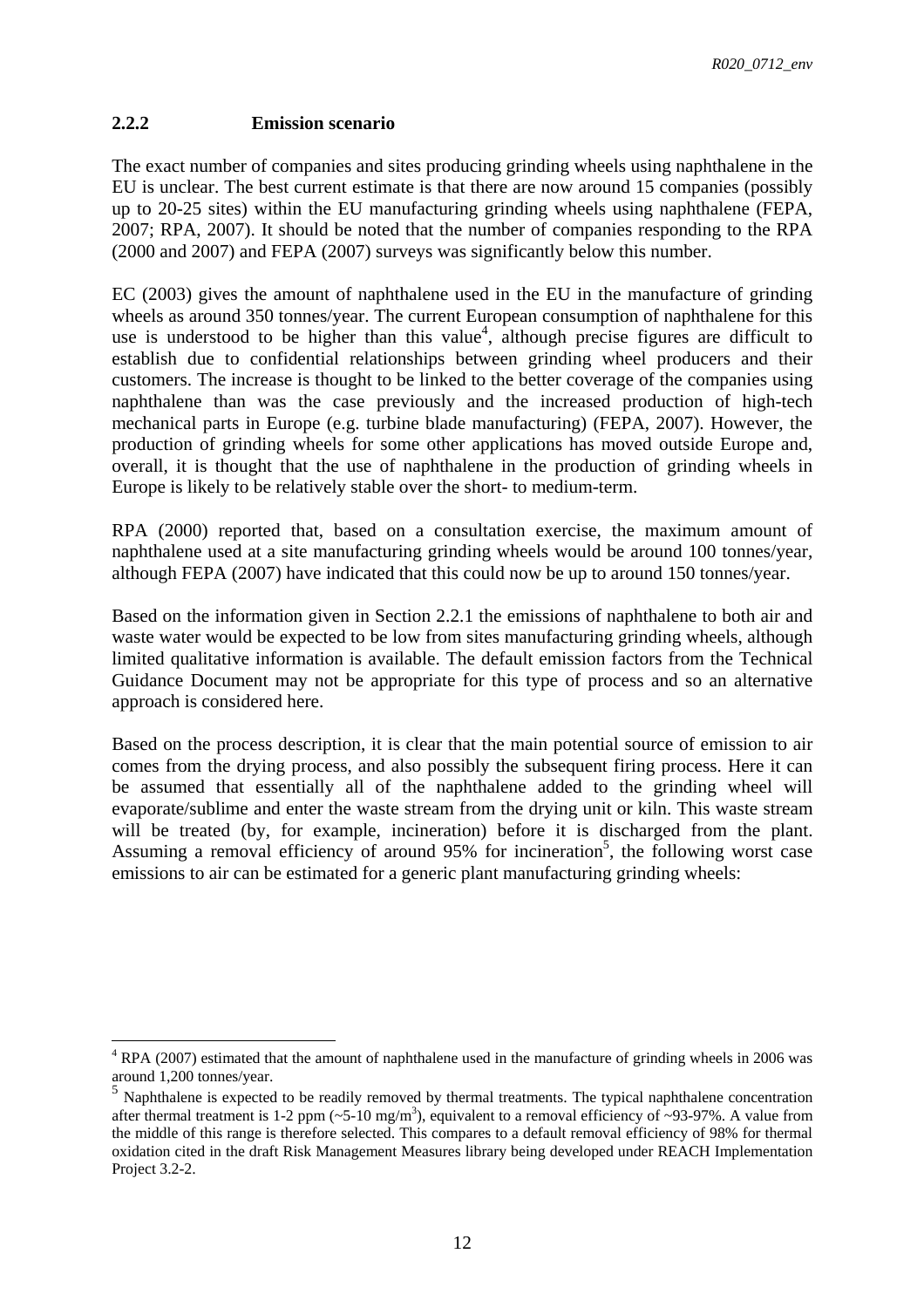| Assumed amount of naphthalene used at a site $= 100$ tonnes/year |                           |
|------------------------------------------------------------------|---------------------------|
| Number of days of use                                            | $=$ 300 days/year         |
| Emission from dryer unit before treatment                        | $= 100\% = 333$ kg/day    |
| Efficiency of air treatment                                      | $= 95%$                   |
| Emission to air after treatment                                  | $= 16.7 \text{ kg/day}^6$ |

It appears that the only source for emissions to water is the washing of the mixing unit. Although the mould and the final grinding wheel are also washed in some cases, any naphthalene present would have been volatilised before the washing stage.

Information from FEPA (2007) indicates that the waste water undergoes sedimentation/settlement before disposal (by an authorised waste disposal company). Therefore the maximum concentration of naphthalene that could be present in the water would be limited by its water solubility. The equivalent emission of naphthalene to water can be estimated as follows:

| Total amount of waste water generated from washing $= 20$ tonnes/year ( $\sim$ 20,000 l/year) |                   |  |  |  |
|-----------------------------------------------------------------------------------------------|-------------------|--|--|--|
| Water solubility of naphthalene                                                               | $= 0.03$ g/l      |  |  |  |
| Maximum amount of naphthalene present in this waste stream $= 0.6 \text{ kg/year}$            |                   |  |  |  |
| Number of days of operation                                                                   | $=$ 300 days/year |  |  |  |
| Daily emission in waste stream                                                                | $= 0.002$ kg/day  |  |  |  |

## <span id="page-12-0"></span>**2.2.3 Predicted Environmental Concentrations (PECs)**

The PECs for production of grinding wheels resulting from the revised emission estimates above are summarised in [Table 2.](#page-13-1) These have been estimated using EUSES 2.0.3 and the following total regional and continental emissions (from production and all uses of naphthalene) taken from EC (2003):

| Total regional emission    | 12,037 kg/day to air<br>40.52 kg/day to waste water<br>35.94 kg/day to industrial soil  |
|----------------------------|-----------------------------------------------------------------------------------------|
| Total continental emission | 109,571 kg/day to air<br>154.4 kg/day to waste water<br>159.7 kg/day to industrial soil |

These estimated regional and continental emissions include a total consumption of 350 tonnes/year of naphthalene in the production of grinding wheels. As indicated in Section 2.2.2, the current usage of naphthalene in this application is now thought to be higher. However, when considered in relation to the emissions of naphthalene to the environment from all uses, the contribution from grinding wheels to the total is very small  $\langle 0.2\%$  of the total regional emissions based on the data in EC (2003)). Therefore the increased usage in grinding wheels would be expected to have only a minor effect on the predicted regional emissions and hence regional PECs.

 $\overline{a}$ 

<sup>&</sup>lt;sup>6</sup> The equivalent figure for a site using 150 tonnes of naphthalene/year would be 25 kg/day.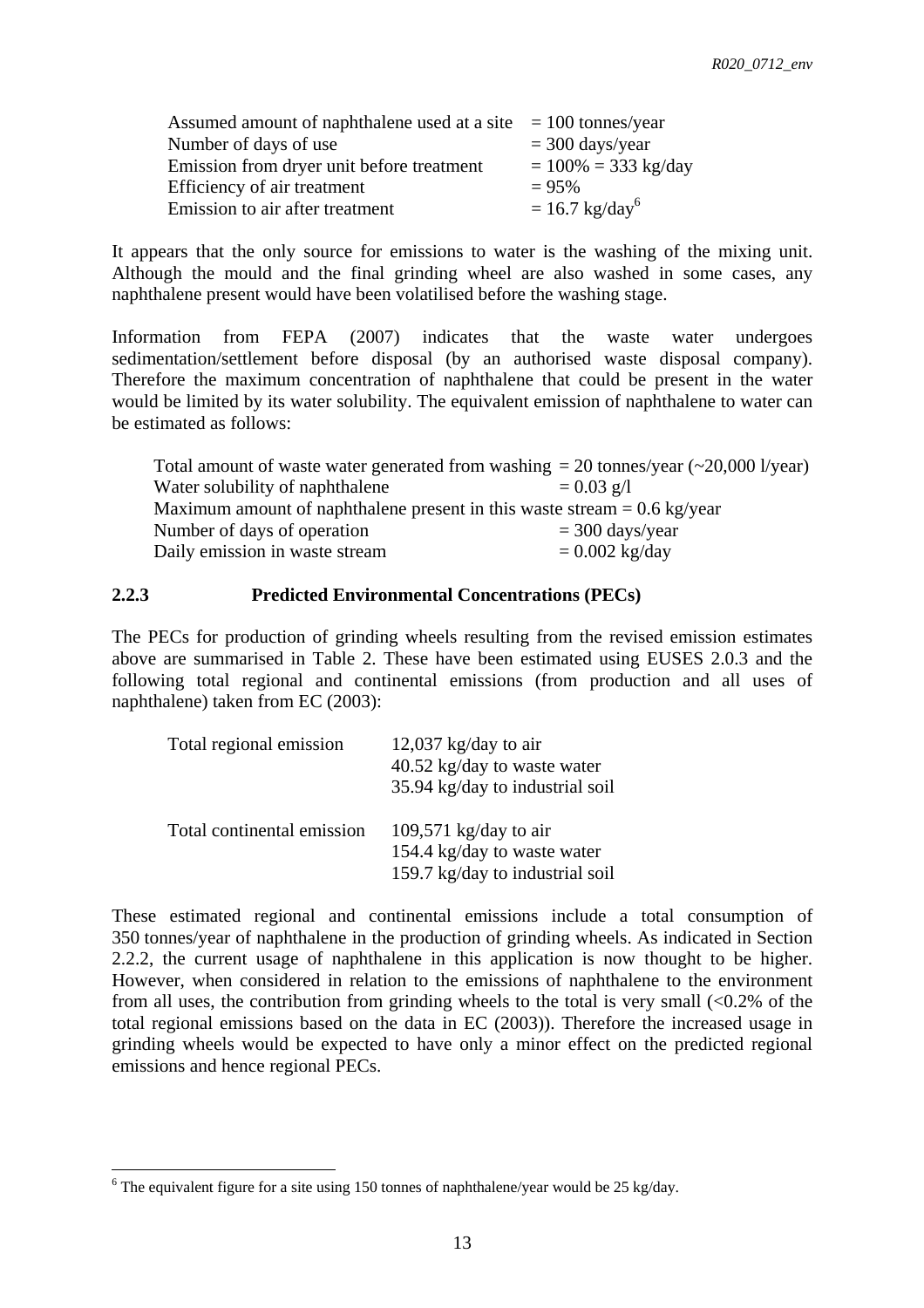The PECs have been calculated twice, firstly using the properties for naphthalene taken from EC (2003) and secondly using the properties for naphthalene taken from the CTPHT assessment (ECB, 2007), as summarised in [Table 1a](#page-5-1).

| <b>PEC</b>                                    | <b>Calculated using properties from</b><br>EC $(2003)^b$ | <b>Calculated using properties from</b><br>ECB $(2007)^b$ |
|-----------------------------------------------|----------------------------------------------------------|-----------------------------------------------------------|
| Local PEC in surface water                    | $0.082 \mu g/l$                                          | $0.081 \mu g/l$                                           |
| Local PEC in waste water treatment plant      | $0.35 \mu g/l$                                           | $0.47$ µg/l                                               |
| Local PEC in freshwater sediment              | 2.3 µg/kg wet weight                                     | 2.4 µg/kg wet weight                                      |
| Local PEC in air                              | $4.7\times10^{3}$ mg/m <sup>3</sup>                      | $4.7\times10^{-3}$ mg/m <sup>3</sup>                      |
|                                               | $[7.1 \times 10^{-3} \text{ mg/m}^3]$                    | $[7.1 \times 10^{-3} \text{ mg/m}^3]$                     |
| Local PEC in agricultural soil (averaged over | 5.3 µg/kg wet weight                                     | 2.1 µg/kg wet weight                                      |
| 30 days)                                      | $[7.5 \mu g/kg$ wet weight                               | $[2.8 \mu g/kg$ wet weight                                |
| Local PEC in agricultural soil (averaged over | 5.2 µg/kg wet weight                                     | 1.9 µg/kg wet weight                                      |
| 180 days)                                     | [7.4 µg/kg wet weight]                                   | [2.6 µg/kg wet weight]                                    |
| Regional PEC in surface water                 | $0.048$ µg/l                                             | $0.034$ µg/l                                              |
| Regional PEC in freshwater sediment           | 1.9 µg/kg wet weight                                     | 0.93 µg/kg wet weight                                     |
| Regional PEC in agricultural soil             | $0.25 \mu g/kg$ wet weight                               | 0.11 µg/kg wet weight                                     |

<span id="page-13-1"></span>

|  |  | Table 2 Summary of PECs for production of grinding wheels |
|--|--|-----------------------------------------------------------|
|  |  |                                                           |

Note: a) Emissions to water are assumed to be spread over 300 days.

 b) Values estimated for a plant using 100 tonne/year of naphthalene based on RPA (2000). The equivalent values for a plant using 150 tonnes/year of naphthalene are shown in square brackets where these differ. The size of the plant has no significant effect on the other PECs calculated.

#### <span id="page-13-0"></span>**2.2.4 Risk characterisation**

The risk characterisation ratios are summarised in [Table 3.](#page-13-2) These have been estimated using both the PNECs from the original risk assessment report for naphthalene (EC, 2003) and those derived for naphthalene in the CTPHT risk assessment (ECB, 2007), as summarised in [Table 1](#page-5-1) b.

<span id="page-13-2"></span>

|  |  |  | Table 3 Summary of risk characterisation ratios for production of grinding wheels |
|--|--|--|-----------------------------------------------------------------------------------|
|  |  |  |                                                                                   |

| Endpoint                                  | Calculated using properties and<br>PNECs from EC (2003) | Calculated using properties and<br>PNECs from ECB (2007) |  |
|-------------------------------------------|---------------------------------------------------------|----------------------------------------------------------|--|
| Surface water                             | 0.034                                                   | 0.041                                                    |  |
| Waste water treatment plant               | $1.2\times10^{-4}$                                      | $1.6 \times 10^{-4}$                                     |  |
| Freshwater sediment                       | 0.034                                                   | $3.8 \times 10^{-3}$                                     |  |
| Agricultural soil (averaged over 30 days) | 0.099                                                   | $2.4 \times 10^{-3}$                                     |  |

Note: a) Ratios estimated for a plant using 100 tonne/year of naphthalene based on RPA (2000). The equivalent values for a plant using 150 tonnes/year of naphthalene are all <1.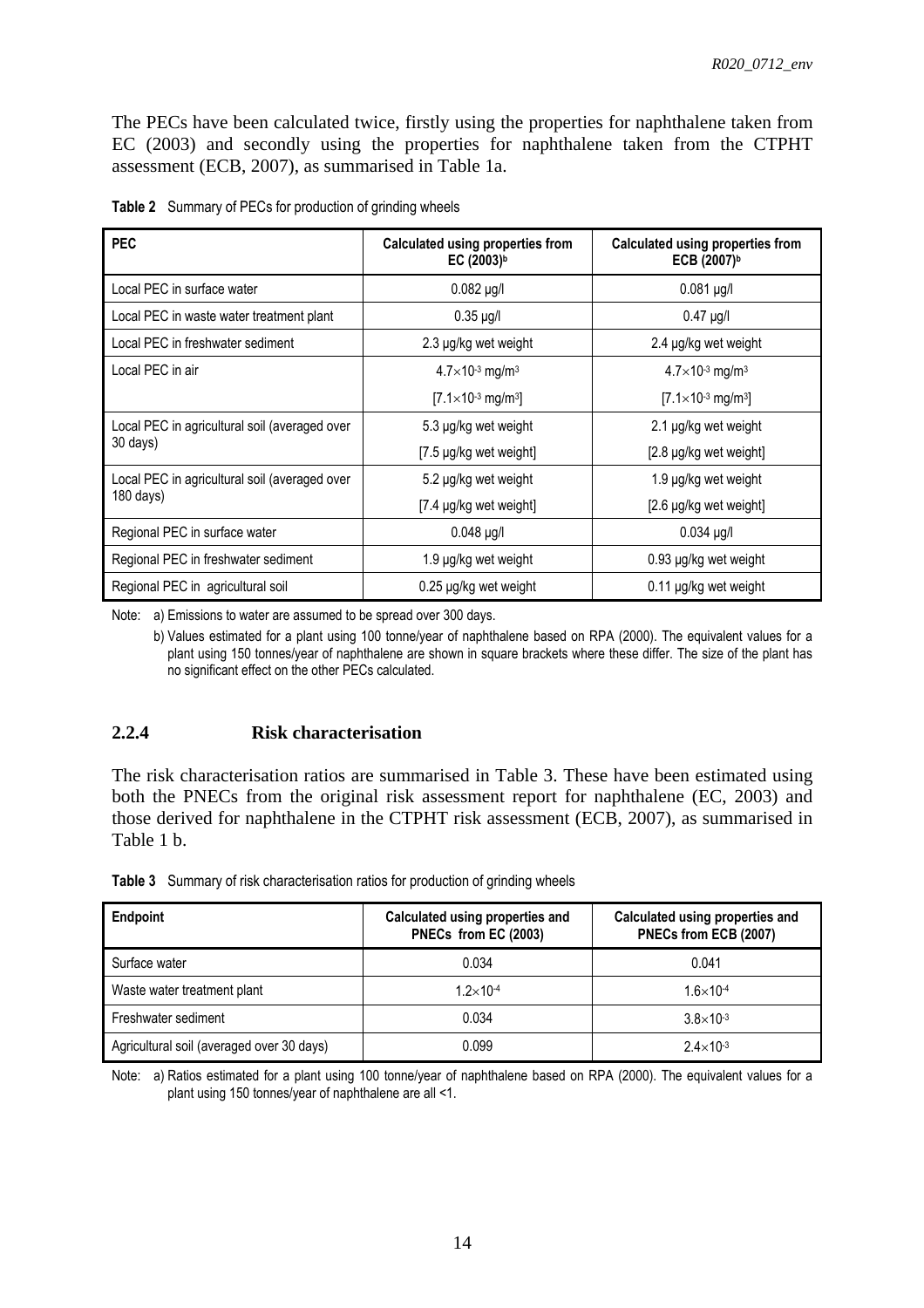Similar to the case in EC (2003), no risk characterisation for secondary poisoning is carried  $out^7$ .

The risk characterisation ratios indicate that no risks to the environment would be expected based on the revised emission estimates for use of naphthalene in grinding wheels.

#### <span id="page-14-0"></span>**2.2.5 Exposure of humans via the environment**

In the previous version of the risk assessment (EC, 2003) a conclusion (i) was drawn in relation to local exposure of humans via the environment from sites producing grinding wheels.

The estimated revised exposure of humans via environmental routes associated with sites using naphthalene in the production of grinding wheels is summarised in [Table 4.](#page-14-1) These figures have been estimated using EUSES 2.0.3 based on the emission scenario outlined in Section 2.2.2.

| Source of<br>exposure | Calculated using properties from EC (2003) <sup>a</sup> |                                   | Calculated using properties from ECB (2007) <sup>a</sup> |                                  |
|-----------------------|---------------------------------------------------------|-----------------------------------|----------------------------------------------------------|----------------------------------|
|                       | Concentration                                           | Daily dose                        | Concentration                                            | Daily dose                       |
| Fish                  | $0.033$ mg/kg                                           | $5.3\times10^{-5}$ mg/kg/day      | $0.072$ mg/kg                                            | $1.2\times10^{-4}$ mg/kg/day     |
| Root crops            | 0.011 mg/kg                                             | $6.1\times10^{5}$ mg/kg/day       | $1.7\times10^{-3}$ mg/kg                                 | $9.4\times10^{-6}$ mg/kg/day     |
|                       | $[0.016$ mg/kg]                                         | [ $8.7 \times 10^{-5}$ mg/kg/day] | $[2.4 \times 10^{-3} \text{ mg/kg}]$                     | [ $1.3\times10^{-5}$ mg/kg/day]  |
| Leaf crops            | $9.9\times10^{3}$ mg/kg                                 | $1.7\times10^{4}$ mg/kg/day       | $4.6 \times 10^{-3}$ mg/kg                               | $7.9\times10^{5}$ mg/kg/day      |
|                       | $[0.015 \text{ mg/kg}]$                                 | $[2.5\times10^{-4}$ mg/kg/day]    | $[6.8 \times 10^{-3} \text{ mg/kg}]$                     | $[1.2\times10^{-4}$ mg/kg/day]   |
| Drinking water        | $2.3 \times 10^{-4}$ mg/l                               | $6.7\times10^{-6}$ mg/kg/day      | $7.8 \times 10^{-5}$ mg/l                                | $2.2\times10^{-6}$ mg/kg/day     |
|                       | $[3.3 \times 10^{-4} \text{ mg/l}]$                     | $[9.5\times10^{-6}$ mg/kg/day]    | $[1.1 \times 10^{-4} \text{ mg/l}]$                      | $[3.1 \times 10^{-6}$ mg/kg/day] |
| Meat                  | $1.5\times10^{-4}$ mg/kg                                | $6.3\times10^{.7}$ mg/kg/day      | $4.4 \times 10^{-5}$ mg/kg                               | $1.9\times10-7$ mg/kg/day        |
|                       | $[2.2 \times 10^{-4} \text{ mg/kg}]$                    | $[9.4 \times 10^{-7}$ mg/kg/day]  | $[6.5 \times 10^{-5} \text{ mg/kg}]$                     | $[2.8\times10^{-7}$ mg/kg/day]   |
| Milk                  | $4.7\times10^{-5}$ mg/kg                                | $3.7\times10^{-7}$ mg/kg/day      | $1.4\times10^{-5}$ mg/kg                                 | $1.1\times10^{-7}$ mg/kg/day     |
|                       | $[6.9 \times 10^{-5} \text{ mg/kg}]$                    | $[5.5 \times 10^{-7}$ mg/kg/day]  | $[2.1 \times 10^{-5} \text{ mg/kg}]$                     | $[1.7\times10^{-7}$ mg/kg/day]   |
| Air                   | $3.9\times10^{-3}$ mg/m <sup>3</sup>                    | $1.1\times10^{-3}$ mg/kg/day      | $3.9\times10^{3}$ mg/m <sup>3</sup>                      | $1.1\times10^{-3}$ mg/kg/day     |
|                       | $[5.8 \times 10^{-3} \text{ mg/m}^3]$                   | $[1.7\times10^{-3}$ mg/kg/day]    | $[5.8 \times 10^{-3} \text{ mg/m}^3]$                    | $[1.7\times10^{3}$ mg/kg/day]    |
| <b>Total</b>          |                                                         | $1.4\times10^{-3}$ mg/kg/day      |                                                          | $1.3\times10^{-3}$ mg/kg/day     |
|                       |                                                         | $[2.1 \times 10^{-3}$ mg/kg/day]  |                                                          | $[1.9\times10^{3}$ mg/kg/day]    |

<span id="page-14-1"></span>**Table 4** Summary of exposure of humans via the environment from production of grinding wheels

Note: a) Values estimated for a plant using 100 tonne/year of naphthalene based on RPA (2000). The equivalent values for a plant using 150 tonnes/year of naphthalene are shown in square brackets where these differ. The size of the plant has no significant effect on the other PECs calculated.

 $\overline{a}$ 

<sup>&</sup>lt;sup>7</sup> Naphthalene has a log  $K_{ow}$  of 3.73, and some bioaccumulation factors greater than 100 have been measured. However, naphthalene does not carry the risk phrases T or T+, R47, R48 or R60-73. Therefore it is not necessary to carry out a risk characterisation for secondary poisoning (EC, 2003).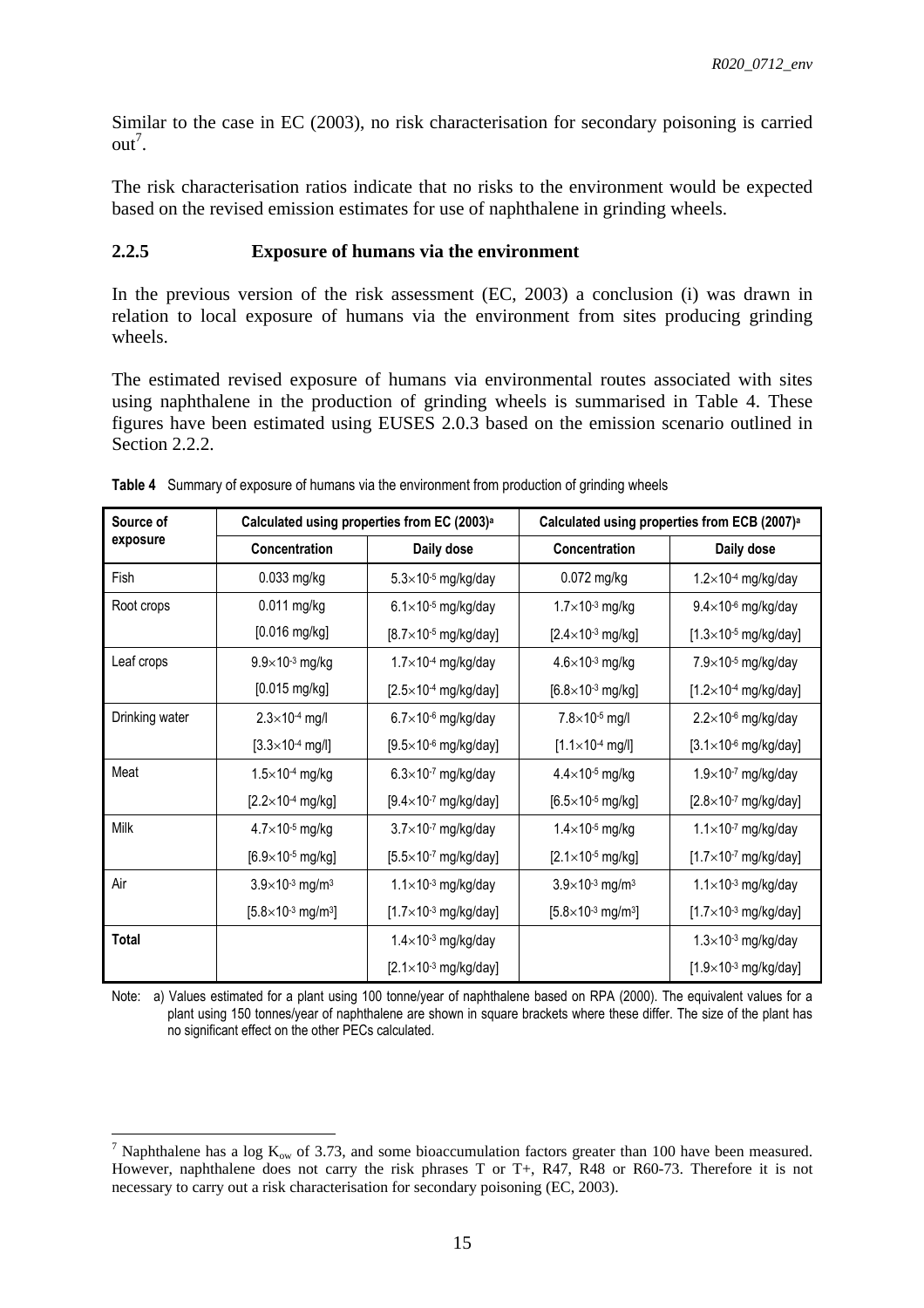Based on the revised emission scenario, the daily human intake from exposure via the environment from sites producing grinding wheels would be around  $1.3\times10^{-3}$  to  $1.4 \times 10^{-3}$  mg/kg/day<sup>8</sup>. This compares with the figure of 0.25 mg/kg/day estimated in EC (2003) for this use.

In EC (2003) two endpoints were considered to give rise to a conclusion (i), haemolytic anaemia and repeated inhalation toxicity and carcinogenicity. The impact of the revised exposure estimates on these two endpoints is considered below.

#### Haemolytic anaemia

 $\overline{a}$ 

Exposure in the locality of grinding wheel plants is estimated at up to  $1.4 \times 10^{-3}$  mg/kg/day. It is not possible to quantitatively assess the risks for haemolytic anaemia, because of the absence of information on the NOAEL and dose-response characteristics for this endpoint in humans. However, given the low level of exposure for this local scenario, the risk to human health is not considered to be of concern. Therefore conclusion (ii) is reached.

#### Repeated inhalation toxicity and carcinogenicity

The airborne levels of naphthalene in the locality of grinding wheel plants are estimated at 3.9  $\mu$ g/m<sup>3</sup>. This is three orders of magnitude lower than the LOAEL for local respiratory effects in rats of 5 mg/m<sup>3</sup>. Therefore there is no cause for concern for human health from this exposure and conclusion (ii) is reached.

#### <span id="page-15-0"></span>**2.2.6 Other considerations**

Naphthalene is on the list of priority substances under the Water Framework Directive (EC, 2001). EC (2006) sets out the Environmental Quality Standards (EQS) that have been proposed. The EQS for naphthalene is 2.4  $\mu$ g/l as an annual average for inland surface waters and 1.2 µg/l as an annual average for other surface waters. In addition, EU Member States are required to establish an inventory of emissions, discharges and losses of all priority substances (including naphthalene) for each river basin within their territory. These EQS's are similar to the PNECs for surface water derived in EC (2003) and ECB (2007).

The Water Framework Directive itself does not introduce any additional control measures on sites using naphthalene. The mechanisms available to member states to ensure that the EQS is met are likely to be limited to those already in existence, particularly Integrated Pollution Prevention and Control (IPPC Directive 96/61/EC (EC, 1996)). The production of inorganic-bonded grinding wheels is covered under Section 3.5 of Annex I to Directive 96/61/EC (related to manufacture of ceramic products) provided the kiln production capacity if more than 75 tonnes/day or the kiln capacity is more than 4  $m<sup>3</sup>$  and the setting density is more than 300 kg/m<sup>3</sup>. It is understood that there are only a small (limited) number of sites producing inorganic-bonded abrasives using naphthalene that are covered by IPPC and that many sites in the EU would not be covered by IPPC.

 $8$  These figures are for a site using 100 tonnes/year of naphthalene based on the information in RPA (2000). For a site using 150 tonnes/year of naphthalene (as could be the case in more recent years), the figures are similar at  $1.9\times10^{-3}$ -2.1×10<sup>-3</sup> mg/kg/day.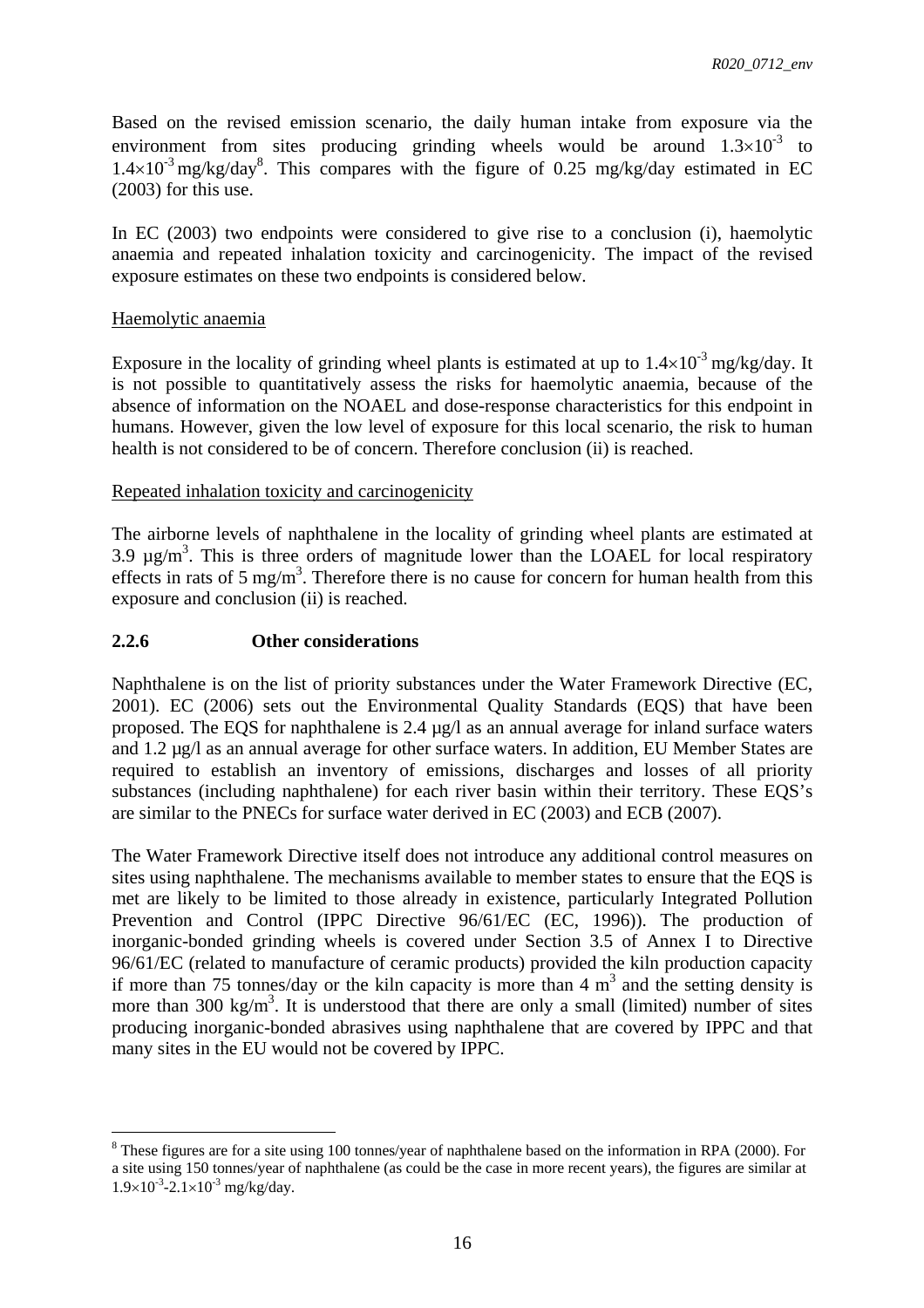In summary, the EQS proposed from naphthalene is likely to effectively control the possible future emissions from sites producing inorganic-bonded abrasives using naphthalene operating under the IPPC regime, but many smaller sites will not be currently covered by IPPC.

### <span id="page-16-0"></span>**2.2.7 Conclusions**

Further information has become available on the emissions of naphthalene from the production of grinding wheels. Although the information is mainly qualitative in nature, it can be concluded that the risks to the environment at most, if not all, sites in the EU are likely to be much lower than assumed in EC (2003). The risks to the environment that were identified in the original risk assessment report appear to originate mainly from a process involving the steam recovery of naphthalene from the drying ovens. Changes to the process at the site in question have been carried out reducing the risk from this site.

On the basis of the information now available, it is expected that the risk to the environment from this use is now low. Although the surveys carried out so far may not cover all of the sites in the EU producing grinding wheels using naphthalene, FEPA (2007) has indicated that as far as they are aware, there is no indication that any member company currently recovers naphthalene by steam recovery<sup>9</sup>.

The inclusion of naphthalene as a priority substance under the Water Framework Directive should mean that any future emissions to surface water from the use of naphthalene in grinding wheels (and any other industrial use of naphthalene) should be adequately controlled from sites covered by the IPPC Directive, but not all sites will be currently covered by IPPC.

The conclusion (iii) for this use drawn in EU (2003) can therefore be changed to a conclusion (ii).

# <span id="page-16-1"></span>**3 MARINE RISK ASSESSMENT**

 $\overline{a}$ 

### <span id="page-16-2"></span>**3.1 RISK CHARACTERISATION FOR THE MARINE ENVIRONMENT**

FEPA (2007) indicates that, as far as the industry is aware, there are no grinding wheel manufacturing sites located at the coast. One site has been identified that is near to the coast, but no waste water from this site goes to sea (the air emissions from the site are treated using incineration technologies and waste water from the mixing process is collected and disposed of by an authorised waste disposal company). Therefore it is not necessary to calculate PECs for the marine environment, or to carry out a PEC/PNEC comparison for the marine environment.

<sup>&</sup>lt;sup>9</sup> One further site in the EU carries out an air treatment process using biological air cleaners in combination with regenerative re-crystallization chambers, but little is currently known about the potential emissions from this process as it is undergoing development/optimisation (FEPA, 2007). Therefore the emissions from this process have not been assessed in the current assessment.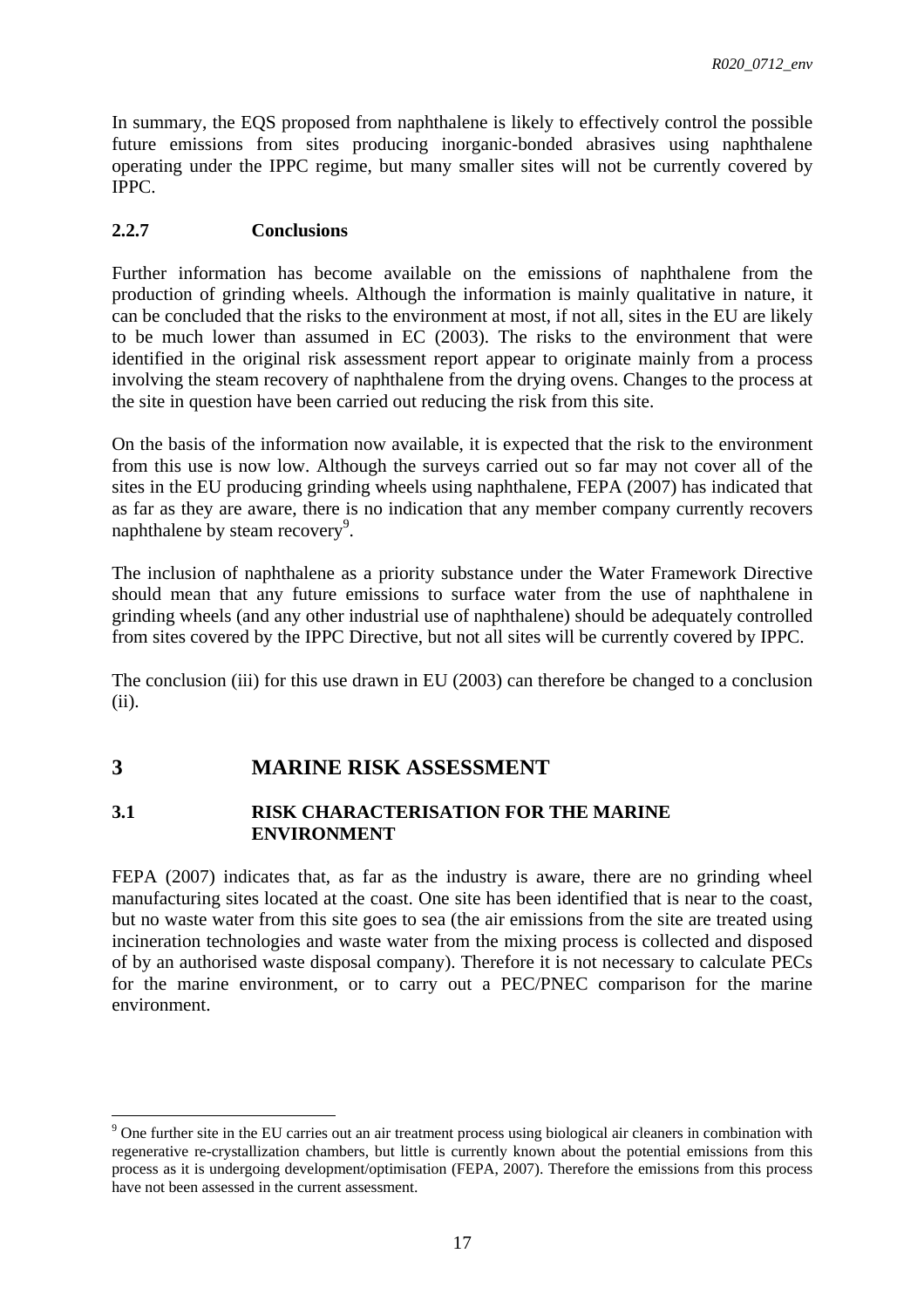## <span id="page-17-0"></span>**3.2 PBT ASSESSMENT**

No assessment of the properties of naphthalene against the PBT criteria was carried out in EC (2003). An assessment of the properties of naphthalene against the criteria for a persistent, bioaccumulative and toxic substance is therefore given below. The information is taken from the existing published environmental risk assessment for naphthalene (EC, 2003), along with information on naphthalene given in the draft risk assessment report for coal tar pitch high temperature (CTPHT) (ECB, 2007).

# <span id="page-17-1"></span>**3.2.1 Persistence**

A substance is considered to be persistent (P) or very persistent (vP) if it has a half-life of >60 days in marine water or >180 days in marine sediment. In addition a substance is also considered to be persistent if it has a half-life of >40 days in freshwater or >120 days in freshwater sediment.

Naphthalene is considered to be inherently biodegradable. The default biodegradation half-lives for an inherently biodegradable substance are 150 days in freshwater and around 3,000 days in sediment (EC, 2003). The CTPHT risk assessment (ECB, 2007) gives estimates for the biodegradation half-life of naphthalene as around 7 days in surface water and 230 days in sediment. Based on the data for sediment, naphthalene can be considered to meet the screening criteria for P and vP.

# <span id="page-17-2"></span>**3.2.2 Bioaccumulation**

A substance is considered to be bioaccumulative (B) if it has a bioconcentration factor (BCF)  $>2,000$  l/kg or very bioaccumulative (vB) if it has a BCF  $>5,000$  l/kg.

EC (2003) gives the BCF for naphthalene in fish as 427 l/kg, with values of up to 1,158 l/kg being determined for individual tissues. ECB (2007) gives the range of reliable values for the BCF for naphthalene in fish as between 300 and 1,000 l/kg. Based on these values, naphthalene does not meet the criteria for a B or vB substance.

# <span id="page-17-3"></span>**3.2.3 Toxicity**

The available ecotoxicity and mammalian toxicity data for naphthalene are summarised in the published risk assessment report (EC, 2003). A substance is considered to be toxic if it has a chronic NOEC  $\langle 0.01 \text{ mg}/1 \text{ or } 1.01 \text{ g} \rangle$  or is classified as carcinogenic (category 1 or 2), mutagenic (category 1 or 2) or toxic for reproduction (category 1 or 2) or where there is evidence of chronic toxicity, as indicated by the classifications T, R45, R46, R48, R60 and R61 or Xn, R48, R62, R63 and R64, or where there is substantiated evidence of long-term toxicity (for example endocrine disrupting effects).

The classification for naphthalene is as follows (EC, 2003).

 Carc. Cat 3; R40. Xn; R22 N; R50/53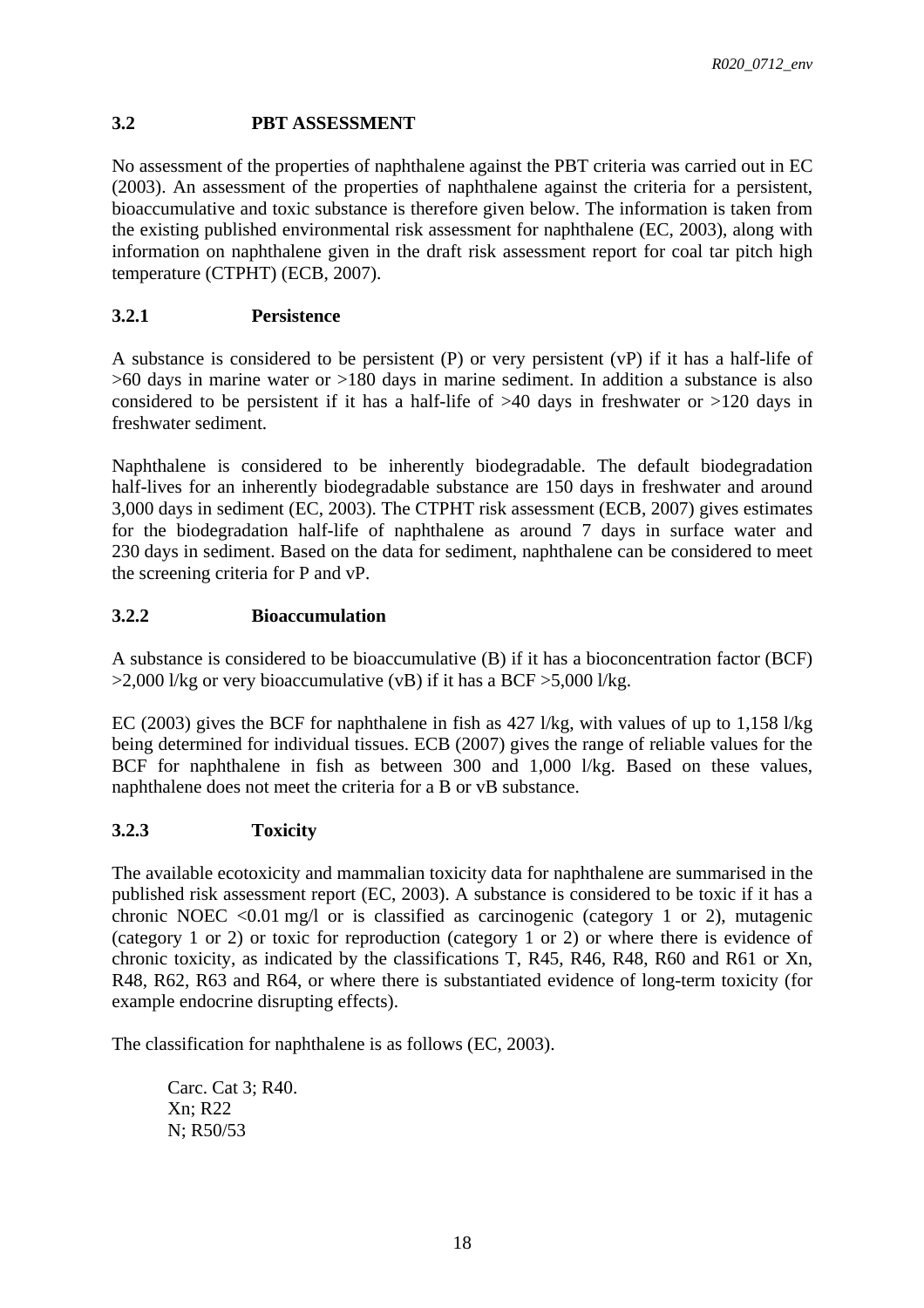Therefore naphthalene does not have the required human health classification to meet the T criterion.

The lowest NOEC from tests with aquatic organisms given in EC (2003) is 0.12 mg/l from a five week test with fry of the pink salmon (*Oncorhynchus gorbuscha*). ECB (2007) gives a lower NOEC of 0.020 mg/l for naphthalene from an early life stage study with rainbow trout (*Oncorhynchus mykiss*). Neither value is below the T criterion.

Naphthalene therefore does not meet the T criterion on the basis of either aquatic or mammalian effects.

### <span id="page-18-0"></span>**3.2.4 Conclusions for the PBT assessment**

Naphthalene meets the screening criteria for P and vP but does not meet the criteria for B, vB or T. Therefore naphthalene is not a PBT or vPvB substance.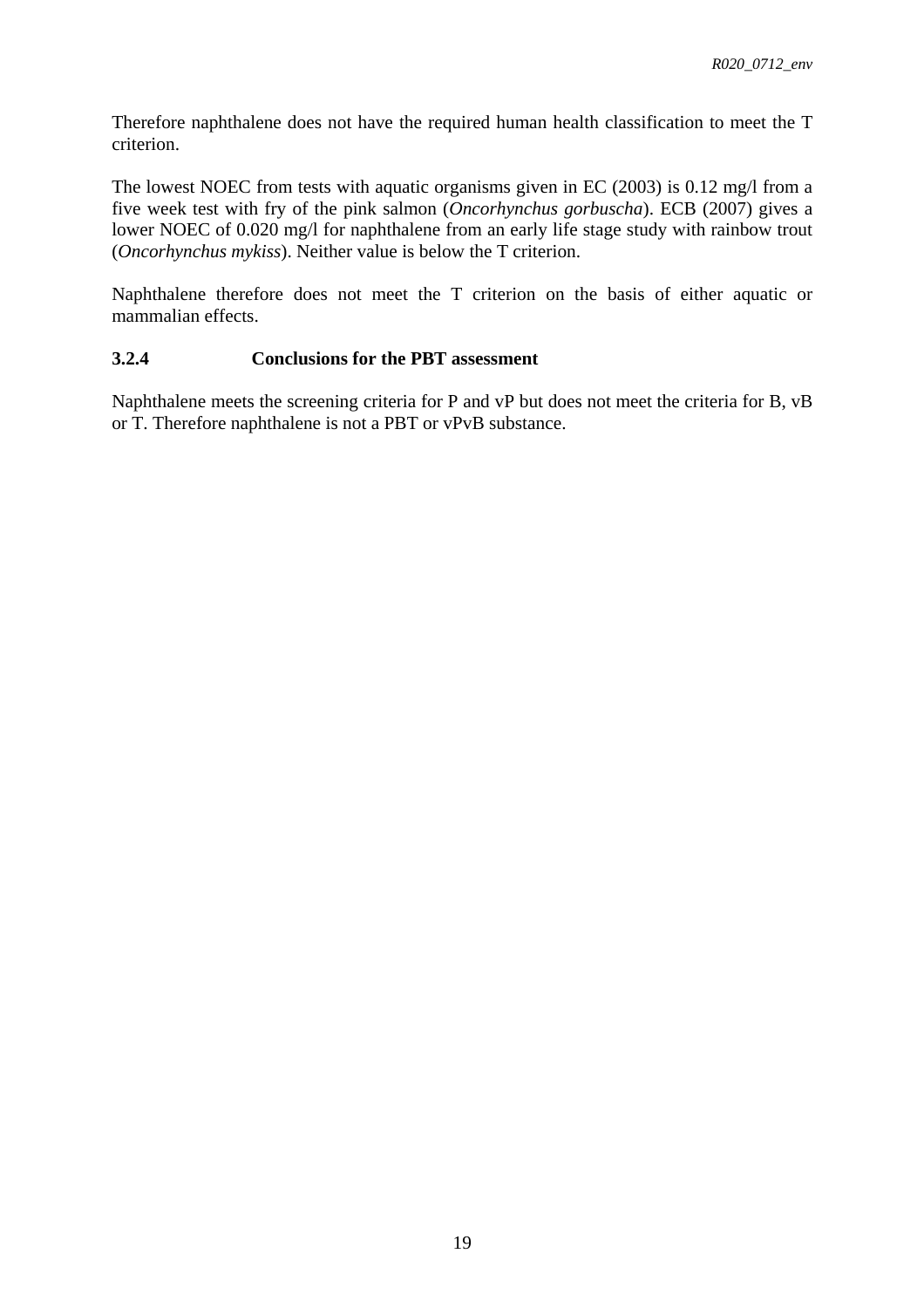# <span id="page-19-0"></span>**4 SUMMARY OF OVERALL CHANGES TO THE CONCLUSIONS FOR NAPHTHALENE**

# <span id="page-19-1"></span>**4.1 ENVIRONMENTAL ASSESSMENT FOR GRINDING WHEELS**

Based on updated information, it is expected that the risk for all environmental protection goals from the use of naphthalene in the manufacture of grinding wheels is now low. Therefore the conclusion should be changed from (iii) to (ii).

No risk characterisation for the marine environment has been carried out for this use pattern since industry has not identified any sites that are located at the coast.

Result

**Conclusion (ii)** There is at present no need for further information and/or testing and for risk reduction measures beyond those which are being applied already.

### <span id="page-19-2"></span>**4.2 PBT ASSESSMENT**

Naphthalene meets the screening criteria for P and vP but does not meet the criteria for B, vB or T. Therefore naphthalene is not a PBT or vPvB substance.

Result

**Conclusion (ii)** There is at present no need for further information and/or testing and for risk reduction measures beyond those which are being applied already.

#### <span id="page-19-3"></span>**4.3 HUMANS EXPOSED INDIRECTLY VIA THE ENVIRONMENT**

The indirect exposure of humans via the environment in the vicinity of grinding wheel manufacturing plants has been revised based on the new information provided.

*Haemolytic anaemia* 

Exposure in the locality of grinding wheel plants is estimated at up to  $1.4 \times 10^{-3}$  mg/kg/day. It is not possible to quantitatively assess the risks for haemolytic anaemia, because of the absence of information on the NOAEL and dose-response characteristics for this endpoint in humans. However, given the low level of exposure for this local scenario, the risk to human health is not considered to be of concern.

Result

**Conclusion (ii)** There is at present no need for further information and/or testing and for risk reduction measures beyond those which are being applied already.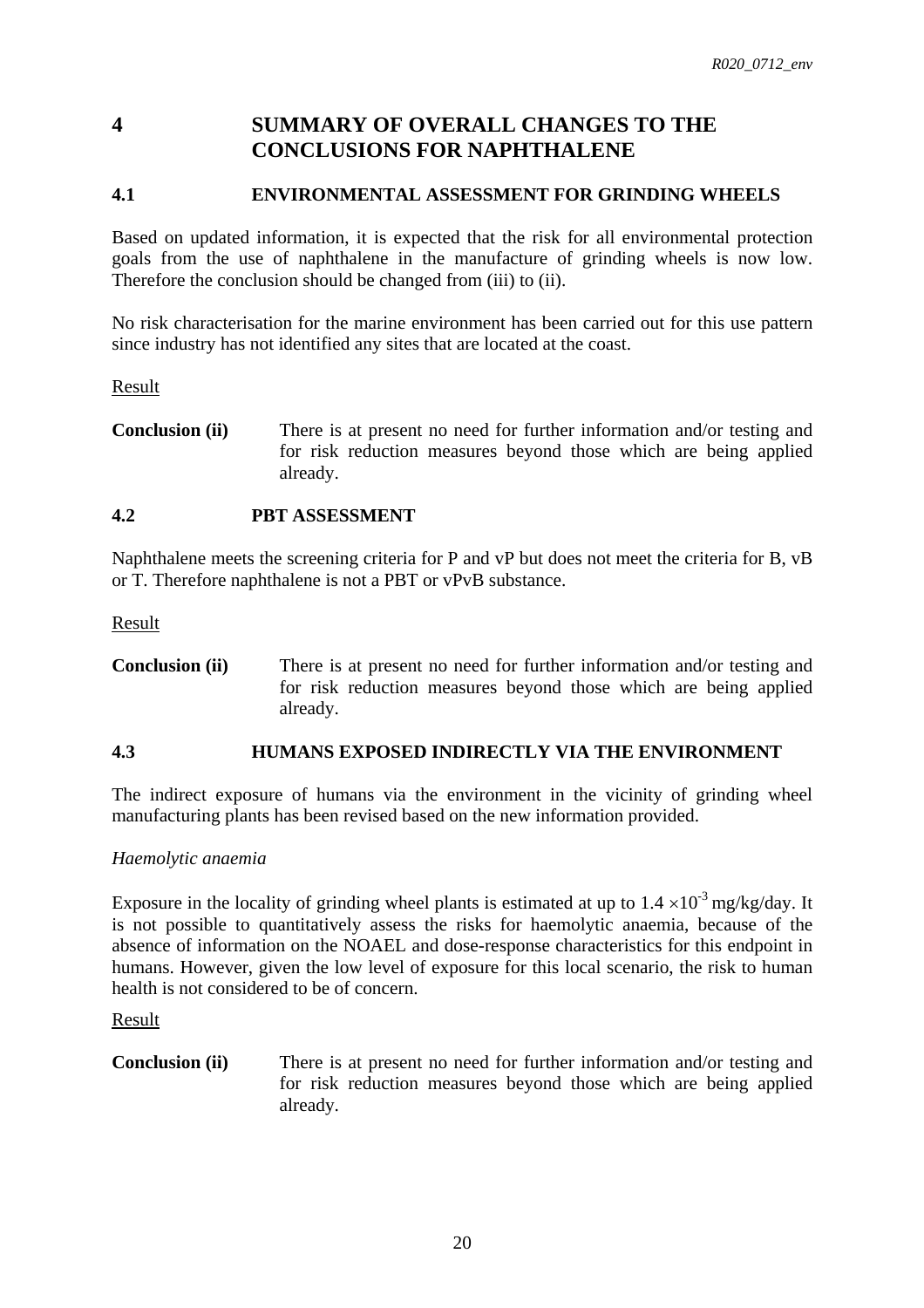# *Repeated inhalation toxicity and carcinogenicity*

The airborne levels of naphthalene in the locality of grinding wheel plants are estimated at 3.9  $\mu$ g/m<sup>3</sup>. This is three orders of magnitude lower than the LOAEL for local respiratory effects in rats of 5 mg/m<sup>3</sup>. Therefore there is no cause for concern for human health from this exposure.

Result

**Conclusion (ii)** There is at present no need for further information and/or testing and for risk reduction measures beyond those which are being applied already.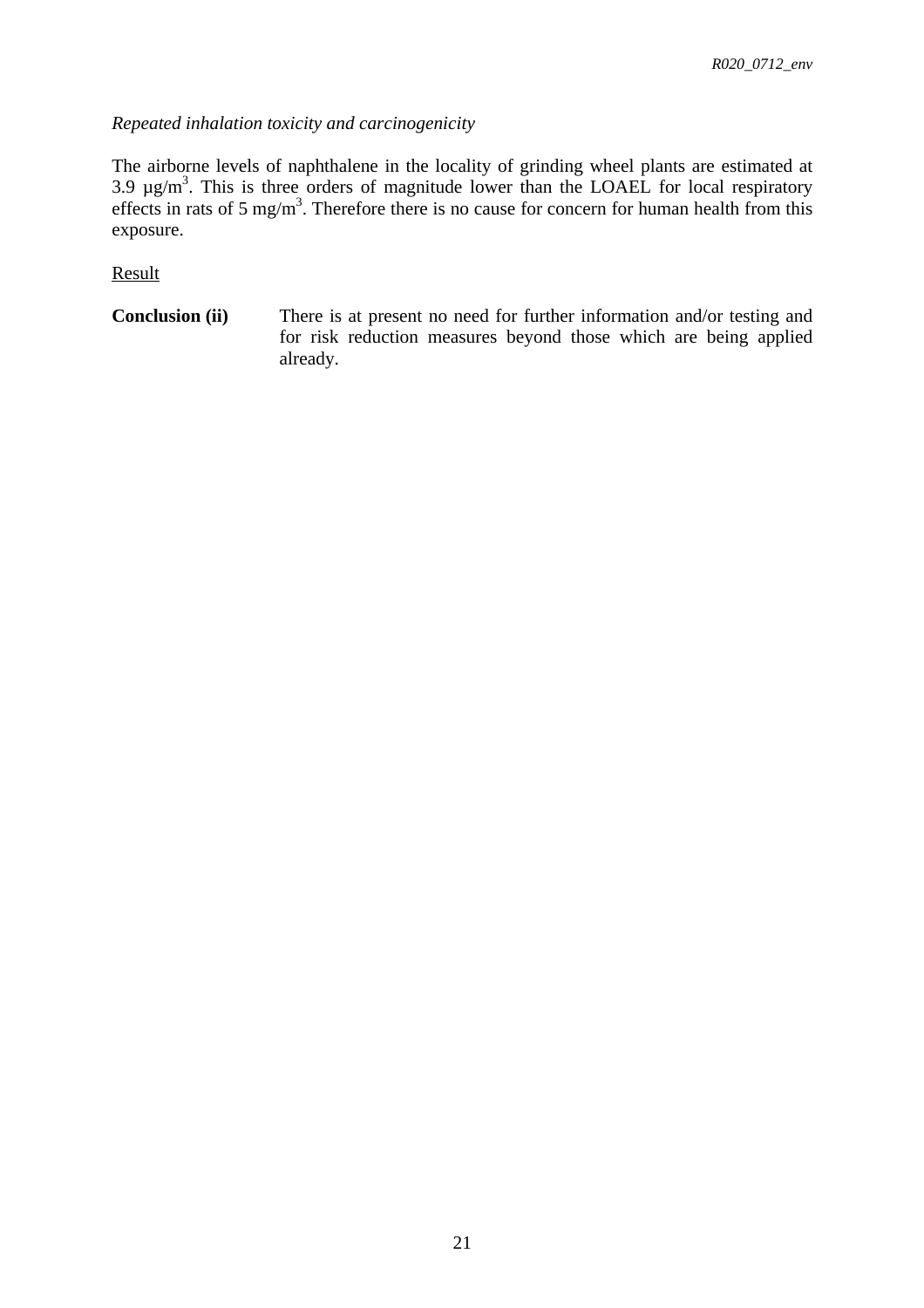## <span id="page-21-0"></span>**5 REFERENCES**

EC (1996). Council Directive 96/61/EC of 24 September 1996 concerning Integrated Pollution Prevention and Control. Official Journal of the European Communities, L256, 10.10.96, pp 26-40.

EC (2001). Decision No 2455/2001/EC of the European Parliament and of the Council of 20 November 2001 establishing the list of priority substances in the field of water policy and amending Directive 2000/60/EC.

EC (2003). European Union Risk Assessment Report: Naphthalene. 1<sup>st</sup> Priority List, Volume 33. European Commission, Joint Research Centre, EUR 20763 EN.

EC (2006). Proposal for a Directive of the European Parliament and of the Council on environmental quality standards in the field of water policy and amending Directive 2000/60/EC. COM(2006) 397 Final. Commission of the European Communities, 17.7.2006.

EC (2007). Reference Document on Best Available Techniques in the Ceramic Manufacturing Industry. European Commission, August 2007.

ECB (2007). European Union Risk Assessment Report: Coal-tar pitch, high temperature. Draft environmental risk assessment report, R323\_0705\_env, May 2007, Rapporteur: the Netherlands. European Chemicals Bureau.

FEPA (2007). Personal communication.

Kopf P. W. (1996). Phenolic resins. Kirk-Othmer Encyclopedia of Chemical Technology. Fourth Edition, Volume 18, pp603-644.

RPA (2000). Risk Reduction Strategy and Analysis of Advantages and Drawbacks for Naphthalene. Stage 4 Report. Contract No. CDEP 1/41/17. Report prepared for the Department of Environment, Transport and the Regions, Risk & Policy Analysts Limited (available fro[m http://www.defra.gov.uk/environment/chemicals/pdf/naphthalene\\_rrs.pdf\)](http://www.defra.gov.uk/environment/chemicals/pdf/naphthalene_rrs.pdf).

RPA (2007). Human Health Risk Reduction Strategy and Analysis of Advantages and Drawbacks for Naphthalene. Final Report. Report prepared for the Department for Environment, Food and Rural Affairs and Health and Safety Executive, Risk & Policy Analysts Limited.

Rue C. V. (1991). Abrasives. Kirk-Othmer Encyclopedia of Chemical Technology. Fourth Edition, Volume 1, pp17-37.